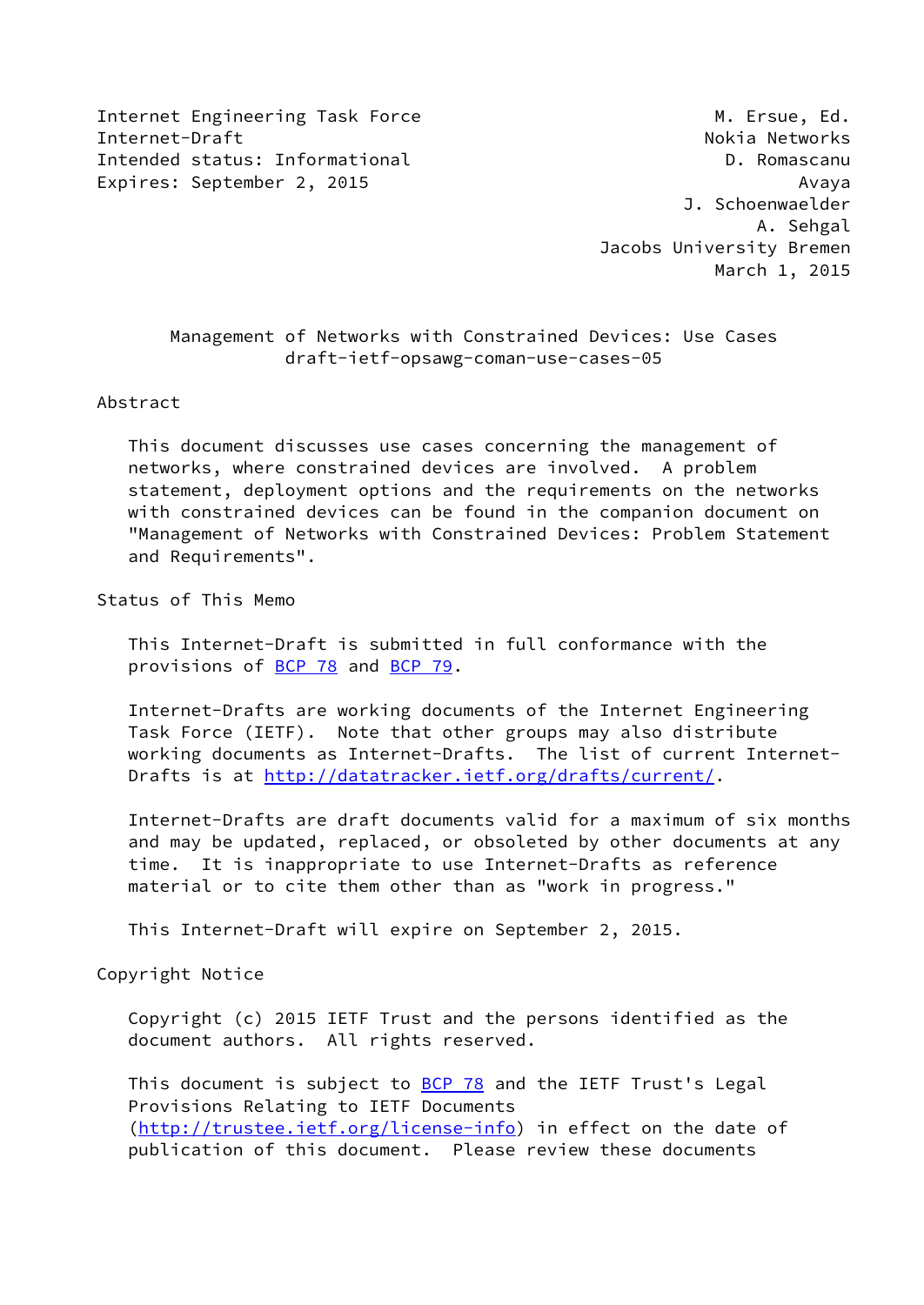carefully, as they describe your rights and restrictions with respect to this document. Code Components extracted from this document must include Simplified BSD License text as described in Section 4.e of the Trust Legal Provisions and are provided without warranty as described in the Simplified BSD License.

Table of Contents

| $\mathbf 1$ .                                                     | $\overline{3}$              |
|-------------------------------------------------------------------|-----------------------------|
| 2.                                                                | $\overline{4}$              |
| Constrained Access Technologies<br>2.1.                           |                             |
| Cellular Access Technologies<br>2.2.                              | $\frac{4}{5}$ $\frac{5}{6}$ |
| 3.                                                                |                             |
| Manufacturing and Initial Testing<br>3.1.                         |                             |
| Installation and Configuration<br>3.2.                            |                             |
| Operation and Maintenance<br>3.3.                                 | $\frac{6}{7}$               |
| Recommissioning and Decommissioning $\cdots$<br>3.4.              |                             |
| 4.                                                                | $\frac{1}{8}$               |
| Environmental Monitoring $\ldots$ ,<br>4.1.                       |                             |
| Infrastructure Monitoring<br>4.2.                                 | $\overline{9}$              |
| Industrial Applications<br>10<br>4.3.                             |                             |
| 4.4.<br>12                                                        |                             |
| Medical Applications<br>4.5.<br>14                                |                             |
| 15<br>4.6.                                                        |                             |
| 17<br>4.7.                                                        |                             |
| Transport Applications<br>18<br>4.8.                              |                             |
| Community Network Applications<br>4.9.<br>20                      |                             |
| 22                                                                |                             |
| 23<br>5.                                                          |                             |
| 24<br>6.                                                          |                             |
| $\overline{1}$ .<br>24                                            |                             |
| 8.<br>24                                                          |                             |
| 24<br>9.                                                          |                             |
| 25                                                                |                             |
| draft-ietf-opsawg-coman-use-cases-04 - draft-ietf-opsawg-<br>A.1. |                             |
| 25                                                                |                             |
| draft-ietf-opsawg-coman-use-cases-03 - draft-ietf-opsawg-<br>A.2. |                             |
| $coman-use-cases-04$<br>26                                        |                             |
| draft-ietf-opsawg-coman-use-cases-02 - draft-ietf-opsawg-<br>A.3. |                             |
| 26                                                                |                             |
| draft-ietf-opsawg-coman-use-cases-01 - draft-ietf-opsawg-<br>A.4. |                             |
| 26                                                                |                             |
| draft-ietf-opsawg-coman-use-cases-00 - draft-ietf-opsawg-<br>A.5. |                             |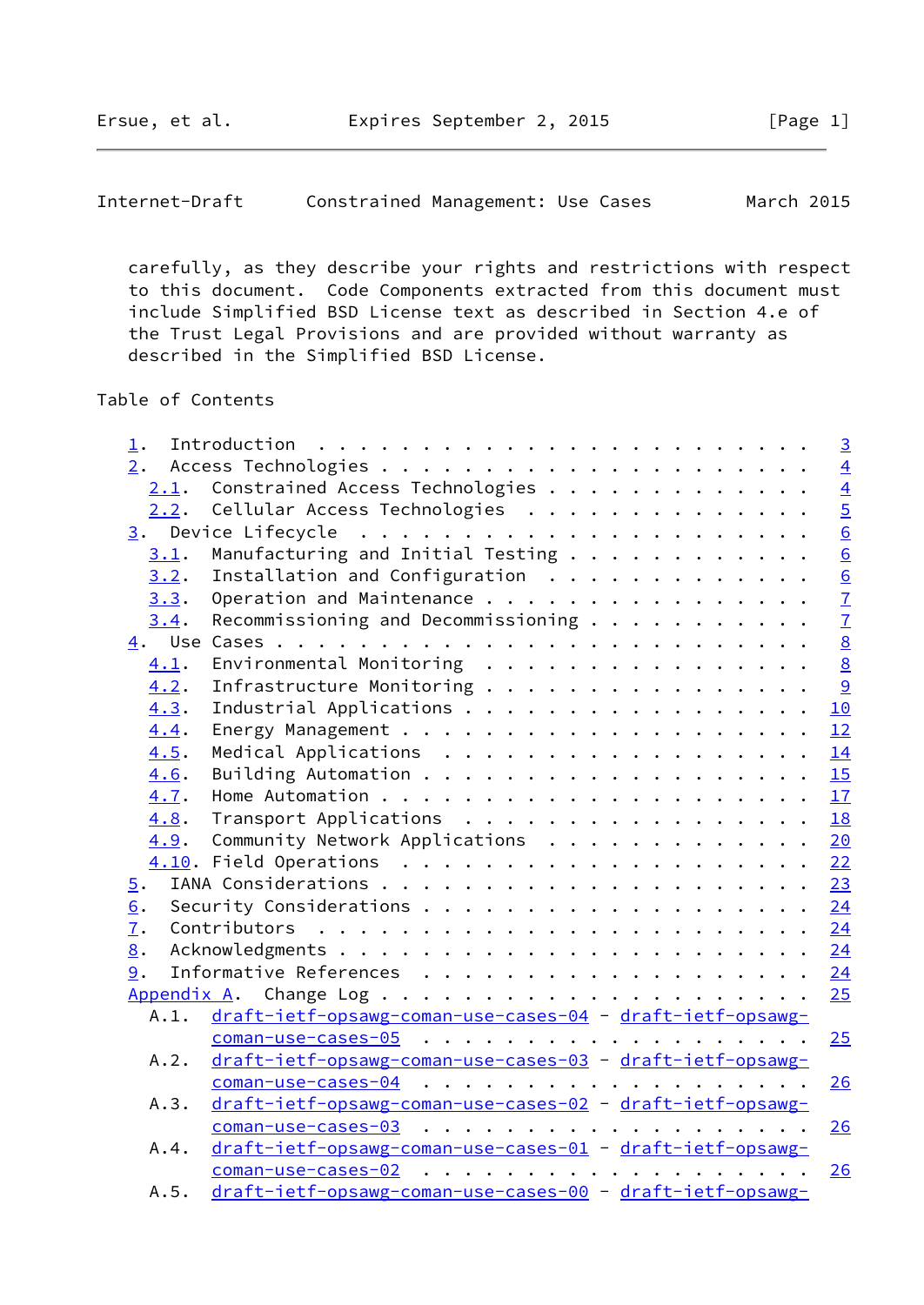| A.6. draft-ersue-constrained-mgmt-03 - draft-ersue-opsawg- |  |
|------------------------------------------------------------|--|
| $coman$ -use-cases-00 28                                   |  |
| A.7. draft-ersue-constrained-mgmt-02-03 28                 |  |
| A.8. draft-ersue-constrained-mgmt-01-02 29                 |  |

| Ersue, et al. | Expires September 2, 2015 | [Page 2] |
|---------------|---------------------------|----------|
|               |                           |          |

<span id="page-2-1"></span>

| Internet-Draft | Constrained Management: Use Cases          |  |  | March 2015 |
|----------------|--------------------------------------------|--|--|------------|
|                | A.9. draft-ersue-constrained-mgmt-00-01 30 |  |  |            |
|                |                                            |  |  |            |

#### <span id="page-2-0"></span>[1](#page-2-0). Introduction

 Small devices with limited CPU, memory, and power resources, so called constrained devices (aka. sensor, smart object, or smart device) can be connected to a network. Such a network of constrained devices itself may be constrained or challenged, e.g., with unreliable or lossy channels, wireless technologies with limited bandwidth and a dynamic topology, needing the service of a gateway or proxy to connect to the Internet. In other scenarios, the constrained devices can be connected to a non-constrained network using off-the-shelf protocol stacks. Constrained devices might be in charge of gathering information in diverse settings including natural ecosystems, buildings, and factories and send the information to one or more server stations.

 Network management is characterized by monitoring network status, detecting faults, and inferring their causes, setting network parameters, and carrying out actions to remove faults, maintain normal operation, and improve network efficiency and application performance. The traditional network management application periodically collects information from a set of elements that are needed to manage, processes the data, and presents them to the network management users. Constrained devices, however, often have limited power, low transmission range, and might be unreliable. Such unreliability might arise from device itself (e.g., battery exhausted) or from the channel being constrained (i.e., low-capacity and high-latency). They might also need to work in hostile environments with advanced security requirements or need to be used in harsh environments for a long time without supervision. Due to such constraints, the management of a network with constrained devices offers different type of challenges compared to the management of a traditional IP network.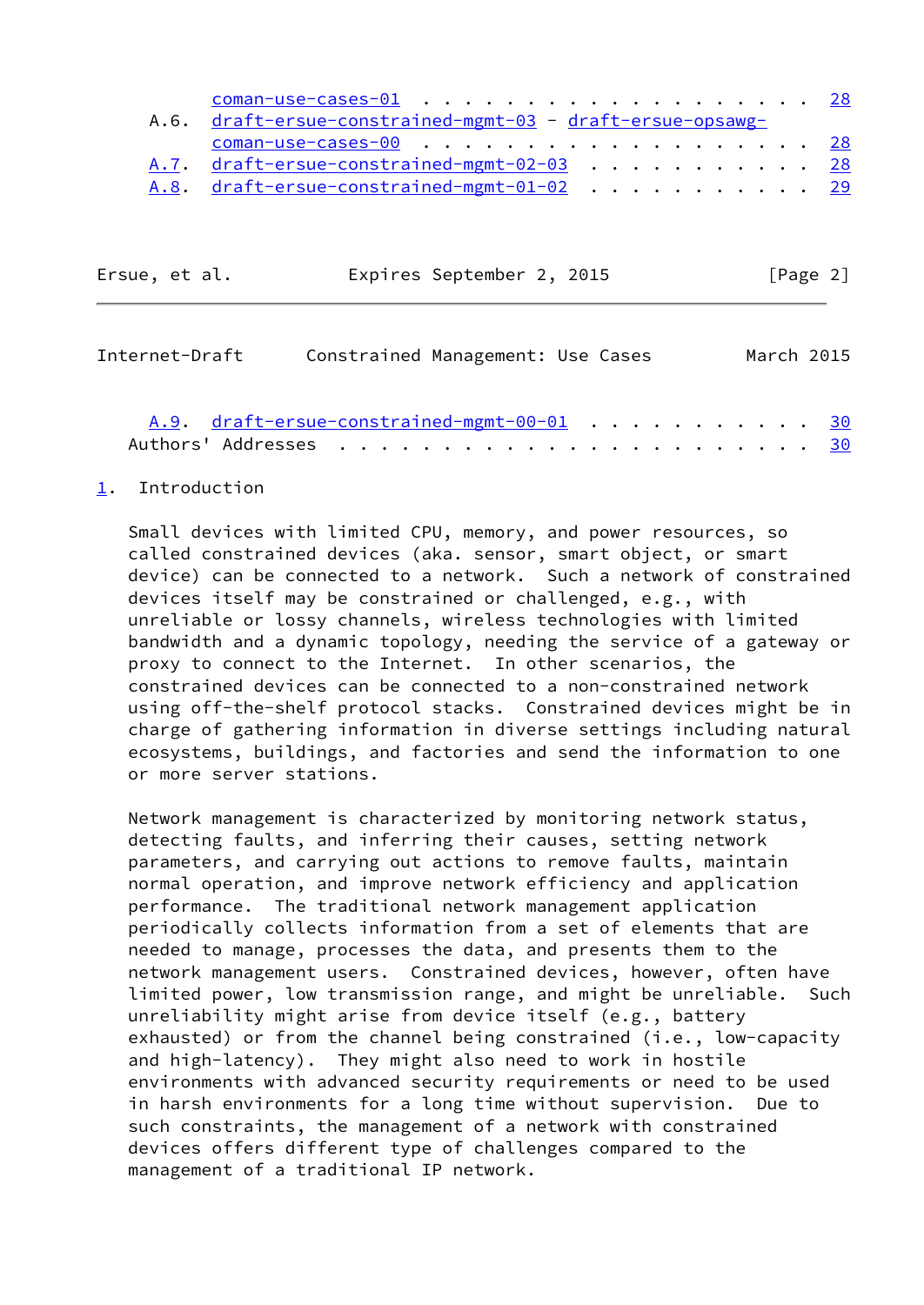This document aims to understand use cases for the management of a network, where constrained devices are involved. The document lists and discusses diverse use cases for the management from the network as well as from the application point of view. The list of discussed use cases is not an exhaustive one since other scenarios, currently unknown to the authors, are possible. The application scenarios discussed aim to show where networks of constrained devices are expected to be deployed. For each application scenario, we first briefly describe the characteristics followed by a discussion on how network management can be provided, who is likely going to be responsible for it, and on which time-scale management operations are likely to be carried out.

| Ersue, et al. |  |  | Expires September 2, 2015 |  |  |  | [Page 3] |  |
|---------------|--|--|---------------------------|--|--|--|----------|--|
|---------------|--|--|---------------------------|--|--|--|----------|--|

<span id="page-3-1"></span>Internet-Draft Constrained Management: Use Cases March 2015

 A problem statement, deployment and management topology options as well as the requirements on the networks with constrained devices can be found in the companion document  $[COM-REG]$ .

 This documents builds on the terminology defined in [\[RFC7228](https://datatracker.ietf.org/doc/pdf/rfc7228)] and [\[COM-REQ](#page-27-2)]. [\[RFC7228](https://datatracker.ietf.org/doc/pdf/rfc7228)] is a base document for the terminology concerning constrained devices and constrained networks. Some use cases specific to IPv6 over Low-Power Wireless Personal Area Networks (6LoWPANs) can be found in [[RFC6568\]](https://datatracker.ietf.org/doc/pdf/rfc6568).

<span id="page-3-0"></span>[2](#page-3-0). Access Technologies

 Besides the management requirements imposed by the different use cases, the access technologies used by constrained devices can impose restrictions and requirements upon the Network Management System (NMS) and protocol of choice.

 It is possible that some networks of constrained devices might utilize traditional non-constrained access technologies for network access, e.g., local area networks with plenty of capacity. In such scenarios, the constrainedness of the device presents special management restrictions and requirements rather than the access technology utilized.

 However, in other situations constrained or cellular access technologies might be used for network access, thereby causing management restrictions and requirements to arise as a result of the underlying access technologies.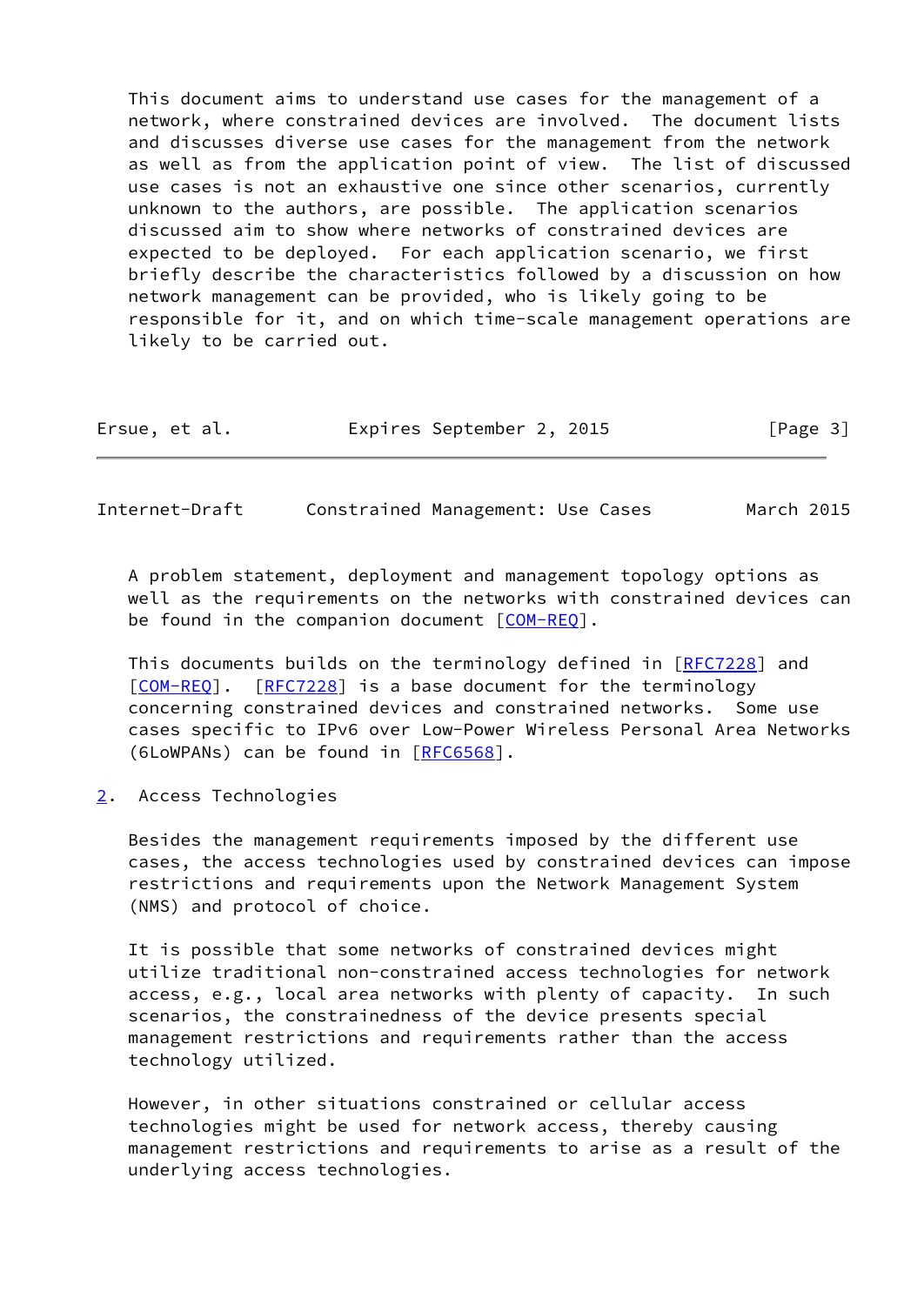A discussion regarding the impact of cellular and constrained access technologies is provided in this section since they impose some special requirements on the management of constrained networks. On the other hand, fixed line networks (e.g., power line communications) are not discussed here since tend to be quite static and do not typically impose any special requirements on the management of the network.

<span id="page-4-0"></span>[2.1](#page-4-0). Constrained Access Technologies

 Due to resource restrictions, embedded devices deployed as sensors and actuators in the various use cases utilize low-power low data rate wireless access technologies such as IEEE 802.15.4, DECT ULE or Bluetooth Low-Energy (BT-LE) for network connectivity.

 In such scenarios, it is important for the NMS to be aware of the restrictions imposed by these access technologies to efficiently manage these constrained devices. Specifically, such low-power low data-rate access technologies typically have small frame sizes. So

| Ersue, et al. | Expires September 2, 2015 | [Page 4] |
|---------------|---------------------------|----------|
|---------------|---------------------------|----------|

<span id="page-4-2"></span>Internet-Draft Constrained Management: Use Cases March 2015

 it would be important for the NMS and management protocol of choice to craft packets in a way that avoids fragmentation and reassembly of packets since this can use valuable memory on constrained devices.

 Devices using such access technologies might operate via a gateway that translates between these access technologies and more traditional Internet protocols. A hierarchical approach to device management in such a situation might be useful, wherein the gateway device is in-charge of devices connected to it, while the NMS conducts management operations only to the gateway.

# <span id="page-4-1"></span>[2.2](#page-4-1). Cellular Access Technologies

 Machine to machine (M2M) services are increasingly provided by mobile service providers as numerous devices, home appliances, utility meters, cars, video surveillance cameras, and health monitors, are connected with mobile broadband technologies. Different applications, e.g., in a home appliance or in-car network, use Bluetooth, Wi-Fi or ZigBee locally and connect to a cellular module acting as a gateway between the constrained environment and the mobile cellular network.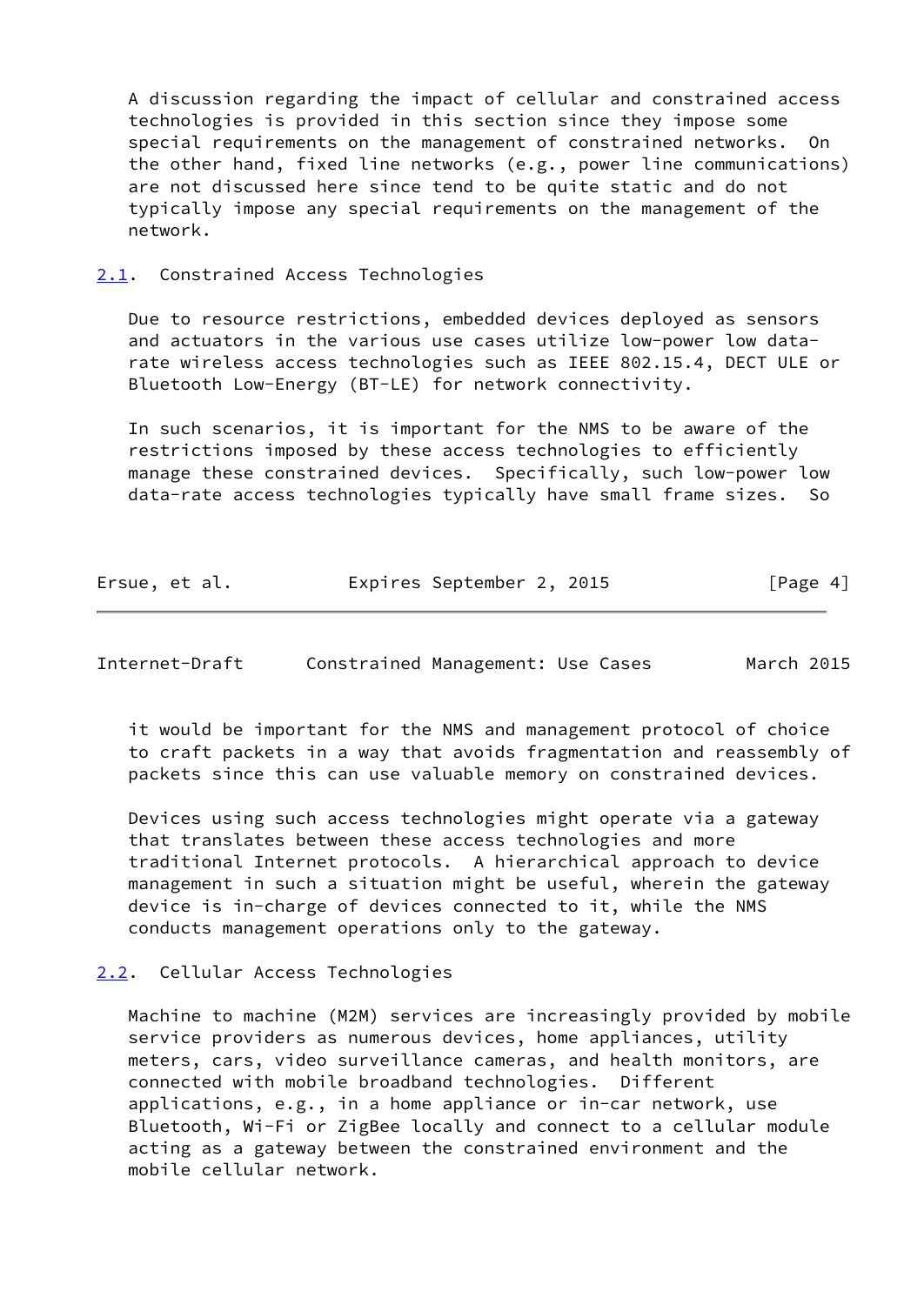Such a gateway might provide different options for the connectivity of mobile networks and constrained devices:

- o a smart phone with 3G/4G and WLAN radio might use BT-LE to connect to the devices in a home area network,
- o a femtocell might be combined with home gateway functionality acting as a low-power cellular base station connecting smart devices to the application server of a mobile service provider,
- o an embedded cellular module with LTE radio connecting the devices in the car network with the server running the telematics service,
- o an M2M gateway connected to the mobile operator network supporting diverse IoT connectivity technologies including ZigBee and CoAP over 6LoWPAN over IEEE 802.15.4.

 Common to all scenarios above is that they are embedded in a service and connected to a network provided by a mobile service provider. Usually there is a hierarchical deployment and management topology in place where different parts of the network are managed by different management entities and the count of devices to manage is high (e.g. many thousands). In general, the network is comprised by manifold type and size of devices matching to different device classes. As such, the managing entity needs to be prepared to manage devices with diverse capabilities using different communication or management

|  | Ersue, et al. |  | Expires September 2, 2015 |  |  | [Page 5] |  |  |
|--|---------------|--|---------------------------|--|--|----------|--|--|
|--|---------------|--|---------------------------|--|--|----------|--|--|

<span id="page-5-1"></span>Internet-Draft Constrained Management: Use Cases March 2015

 protocols. In case the devices are directly connected to a gateway they most likely are managed by a management entity integrated with the gateway, which itself is part of the Network Management System (NMS) run by the mobile operator. Smart phones or embedded modules connected to a gateway might be themselves in charge to manage the devices on their level. The initial and subsequent configuration of such a device is mainly based on self-configuration and is triggered by the device itself.

 The gateway might be in charge of filtering and aggregating the data received from the device as the information sent by the device might be mostly redundant.

<span id="page-5-0"></span>[3](#page-5-0). Device Lifecycle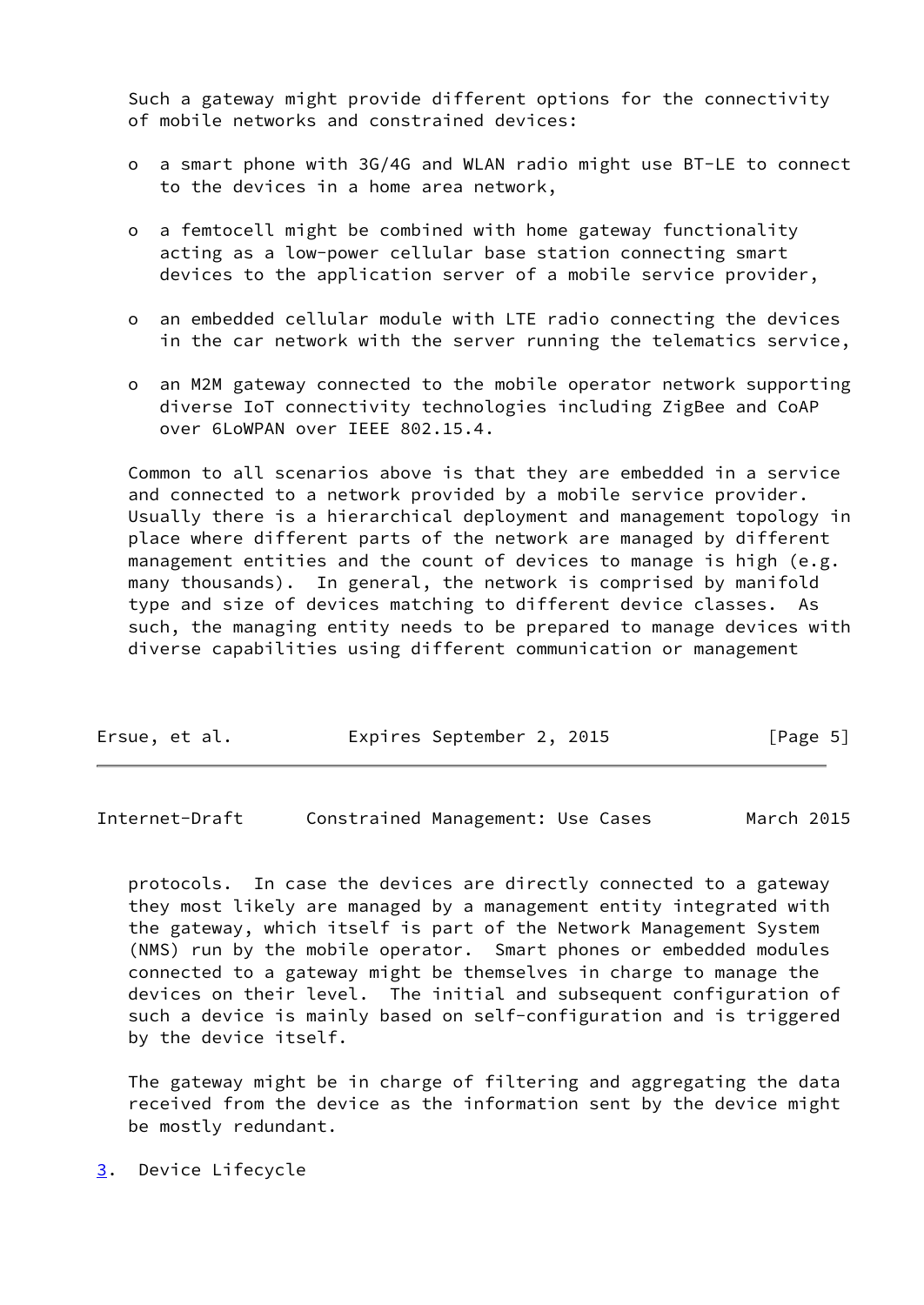Since constrained devices deployed in a network might go through multiple phases in their lifetime, it is possible for different managers of networks and/or devices to exist during different parts of the device lifetimes. An in-depth discussion regarding the possible device lifecycles can be found in [[IOT-SEC\]](#page-27-3).

# <span id="page-6-0"></span>[3.1](#page-6-0). Manufacturing and Initial Testing

 Typically, the lifecycle of a device begins at the manufacturing stage. During this phase the manufacturer of the device is responsible for the management and configuration of the devices. It is also possible that a certain use case might utilize multiple types of constrained devices (e.g., temperature sensors, lighting controllers, etc.) and these could be manufactured by different entities. As such, during the manufacturing stage different managers can exist for different devices. Similarly, during the initial testing phase, where device quality assurance tasks might be performed, the manufacturer remains responsible for the management of devices and networks that might comprise them.

#### <span id="page-6-1"></span>[3.2](#page-6-1). Installation and Configuration

 The responsibility of managing the devices must be transferred to the installer during the installation phase. There must exist procedures for transferring management responsibility between the manufacturer and installer. The installer may be the customer or an intermediary contracted to setup the devices and their networks. It is important that the NMS utilized allows devices originating at different vendors to be managed, ensuring interoperability between them and the configuration of trust relationships between them as well.

 It is possible that the installation and configuration responsibilities might lie with different entities. For example, the

| Ersue, et al. | Expires September 2, 2015 | [Page 6] |
|---------------|---------------------------|----------|
|---------------|---------------------------|----------|

<span id="page-6-2"></span>Internet-Draft Constrained Management: Use Cases March 2015

 installer of a device might only be responsible for cabling a network, physically installing the devices and ensuring initial network connectivity between them (e.g., configuring IP addresses). Following such an installation, the customer or a sub-contractor might actually configure the operation of the device. As such, during installation and configuration multiple parties might be responsible for managing a device and appropriate methods must be available to ensure that this management responsibility is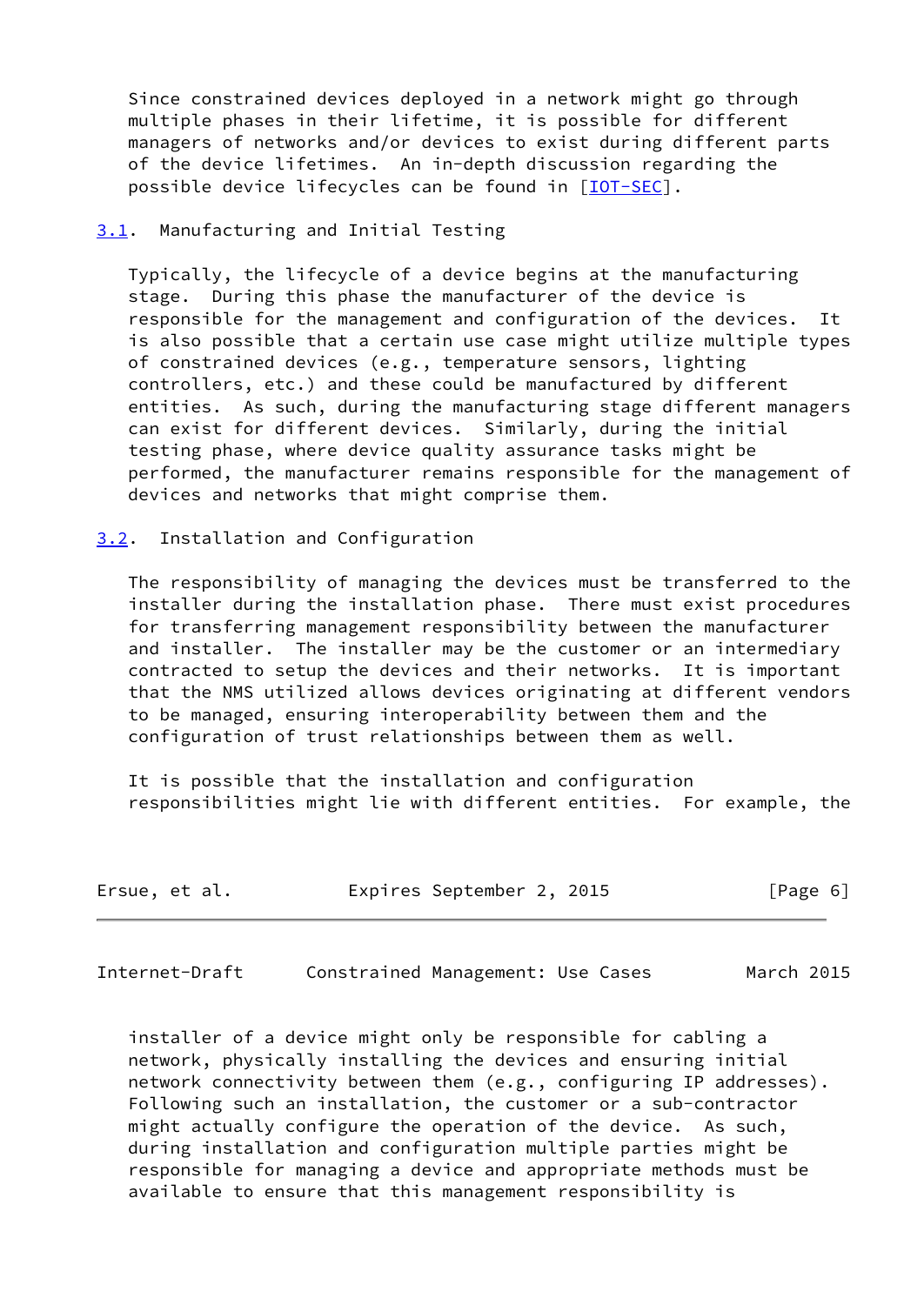transferred suitably.

# <span id="page-7-0"></span>[3.3](#page-7-0). Operation and Maintenance

 At the outset of the operation phase, the operational responsibility of a device and network should be passed on to the customer. It is possible that the customer, however, might contract the maintenance of the devices and network to a sub-contractor. In this case, the NMS and management protocol should allow for configuring different levels of access to the devices. Since different maintenance vendors might be used for devices that perform different functions (e.g., HVAC, lighting, etc.) it should also be possible to restrict management access to devices based on the currently responsible manager.

#### <span id="page-7-1"></span>[3.4](#page-7-1). Recommissioning and Decommissioning

 The owner of a device might choose to replace, repurpose or even decommission it. In each of these cases, either the customer or the contracted maintenance agency must ensure that appropriate steps are taken to meet the end goal.

 In case the devices needs to be replaced, the manager of the network (customer or contractor responsible) must detach the device from the network, remove all appropriate configuration and discard the device. A new device must then be configured to replace it. The NMS should allow for transferring configuration from and replacing an existing device. The management responsibility of the operation/maintenance manager would end once the device is removed from the network. During the installation of the new replacement device, the same responsibilities would apply as those during the Installation and Configuration phases.

 The device being replaced may not have yet reached end-of-life, and as such, instead of being discarded it may be installed in a new location. In this case, the management responsibilities are once again resting in the hands of the entities responsible for the Installation and Configuration phases at the new location.

Ersue, et al. Expires September 2, 2015 [Page 7]

<span id="page-7-2"></span>Internet-Draft Constrained Management: Use Cases March 2015

If a device is repurposed, then it is possible that the management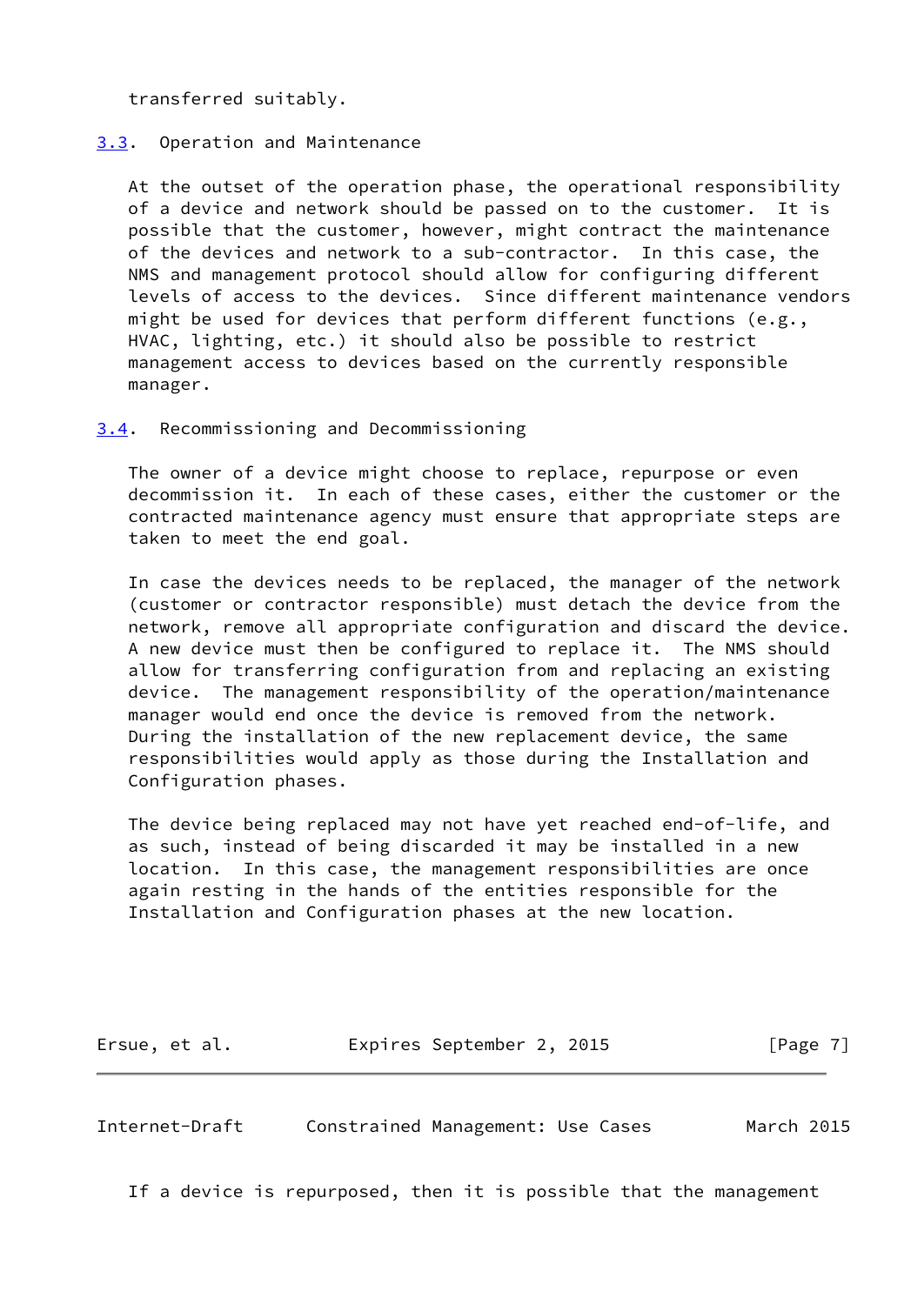responsibility for this device changes as well. For example, a device might be moved from one building to another. In this case, the managers responsible for devices and networks in each building could be different. As such, the NMS must not only allow for changing configuration but also transferring management responsibilities.

 In case a device is decommissioned, the management responsibility typically ends at that point.

#### <span id="page-8-0"></span>[4](#page-8-0). Use Cases

#### <span id="page-8-1"></span>[4.1](#page-8-1). Environmental Monitoring

 Environmental monitoring applications are characterized by the deployment of a number of sensors to monitor emissions, water quality, or even the movements and habits of wildlife. Other applications in this category include earthquake or tsunami early warning systems. The sensors often span a large geographic area, they can be mobile, and they are often difficult to replace. Furthermore, the sensors are usually not protected against tampering.

 Management of environmental monitoring applications is largely concerned with the monitoring whether the system is still functional and the roll-out of new constrained devices in case the system looses too much of its structure. The constrained devices themselves need to be able to establish connectivity (auto-configuration) and they need to be able to deal with events such as loosing neighbors or being moved to other locations.

 Management responsibility typically rests with the organization running the environmental monitoring application. Since these monitoring applications must be designed to tolerate a number of failures, the time scale for detecting and recording failures is for some of these applications likely measured in hours and repairs might easily take days. In fact, in some scenarios it might be more cost and time-effective to not repair such devices at all. However, for certain environmental monitoring applications, much tighter time scales may exist and might be enforced by regulations (e.g., monitoring of nuclear radiation).

 Since many applications of environmental monitoring sensors are likely to be in areas that are important to safety (flood monitoring, nuclear radiation monitoring, etc.) it is important for management protocols and network management systems (NMS) to ensure appropriate security protections. These protections include not only access control, integrity and availability of data, but also provide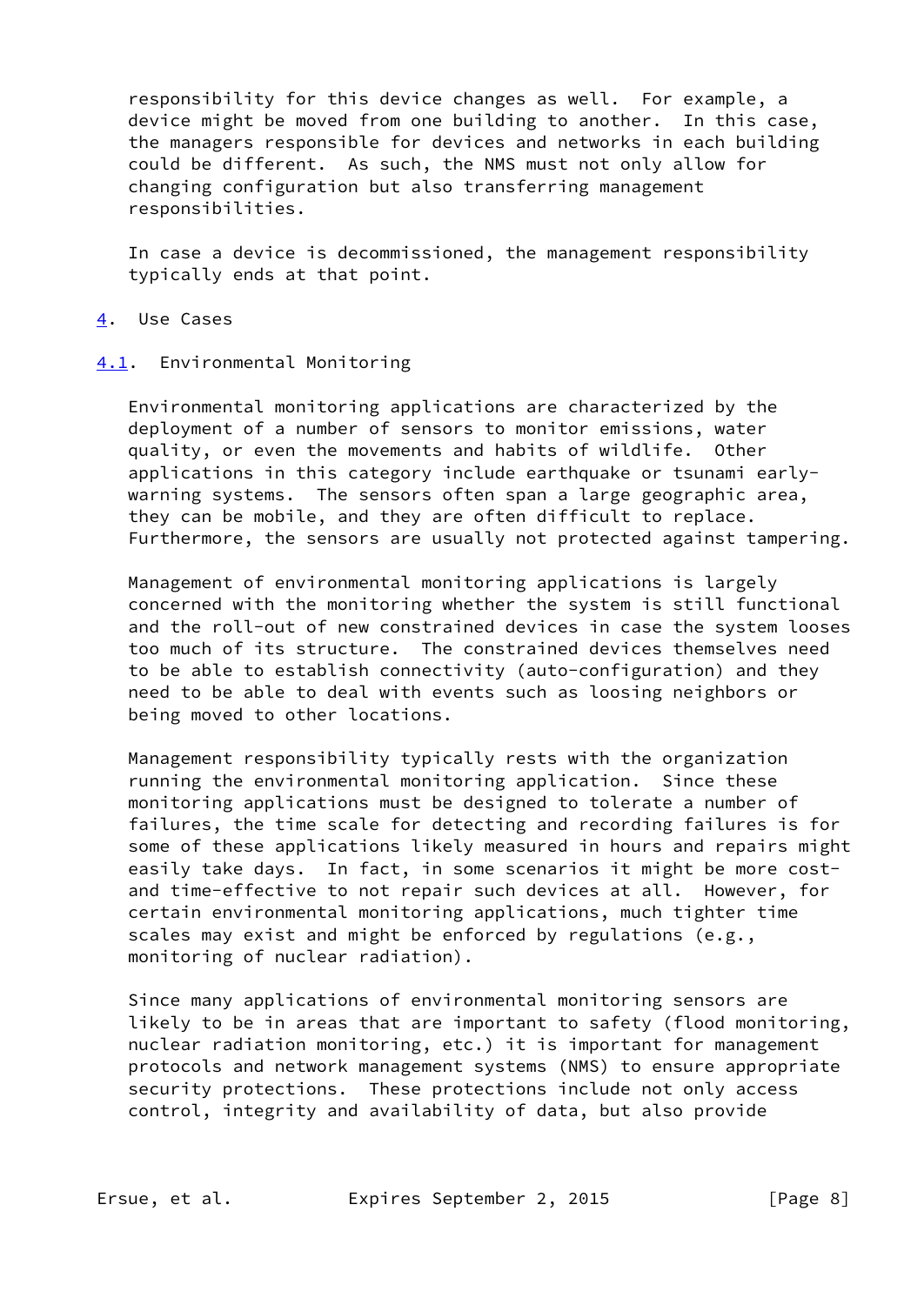<span id="page-9-1"></span> appropriate mechanisms that can deal with situations that might be categorized as emergencies or when tampering with sensors/data might be detected.

# <span id="page-9-0"></span>[4.2](#page-9-0). Infrastructure Monitoring

 Infrastructure monitoring is concerned with the monitoring of infrastructures such as bridges, railway tracks, or (offshore) windmills. The primary goal is usually to detect any events or changes of the structural conditions that can impact the risk and safety of the infrastructure being monitored. Another secondary goal is to schedule repair and maintenance activities in a cost effective manner.

 The infrastructure to monitor might be in a factory or spread over a wider area but difficult to access. As such, the network in use might be based on a combination of fixed and wireless technologies, which use robust networking equipment and support reliable communication via application layer transactions. It is likely that constrained devices in such a network are mainly C2 devices [\[RFC7228](https://datatracker.ietf.org/doc/pdf/rfc7228)] and have to be controlled centrally by an application running on a server. In case such a distributed network is widely spread, the wireless devices might use diverse long-distance wireless technologies such as WiMAX, or 3G/LTE. In cases, where an in building network is involved, the network can be based on Ethernet or wireless technologies suitable for in-building usage.

 The management of infrastructure monitoring applications is primarily concerned with the monitoring of the functioning of the system. Infrastructure monitoring devices are typically rolled out and installed by dedicated experts and changes are rare since the infrastructure itself changes rarely. However, monitoring devices are often deployed in unsupervised environments and hence special attention must be given to protecting the devices from being modified.

 Management responsibility typically rests with the organization owning the infrastructure or responsible for its operation. The time scale for detecting and recording failures is likely measured in hours and repairs might easily take days. However, certain events (e.g., natural disasters) may require that status information be obtained much more quickly and that replacements of failed sensors can be rolled out quickly (or redundant sensors are activated quickly). In case the devices are difficult to access, a self healing feature on the device might become necessary. Since infrastructure monitoring is closely related to ensuring safety,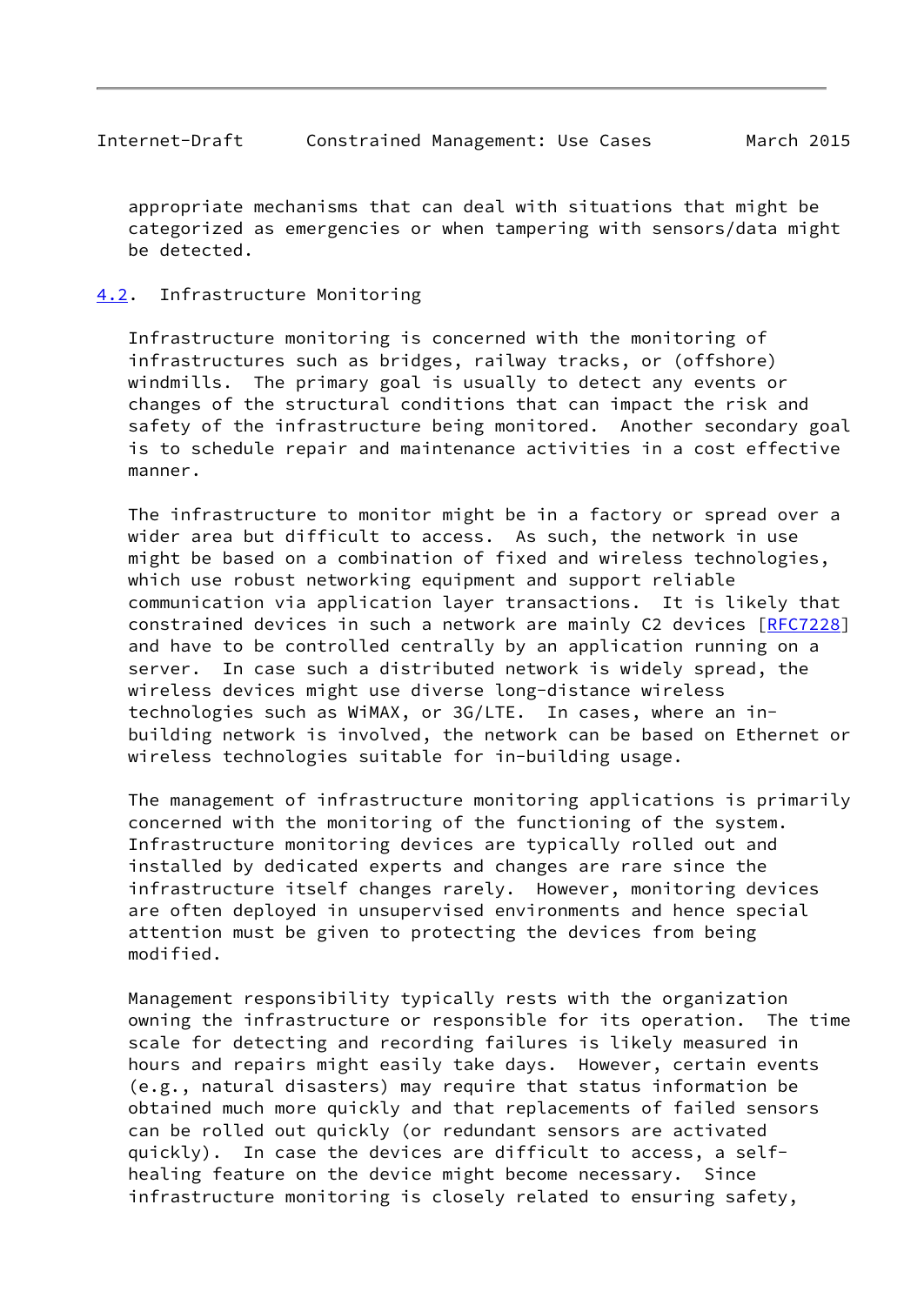management protocols and systems must provide appropriate security

Ersue, et al. Expires September 2, 2015 [Page 9]

<span id="page-10-1"></span>Internet-Draft Constrained Management: Use Cases March 2015

 protections to ensure confidentiality, integrity and availability of data.

<span id="page-10-0"></span>[4.3](#page-10-0). Industrial Applications

 Industrial Applications and smart manufacturing refer to tasks such as networked control and monitoring of manufacturing equipment, asset and situation management, or manufacturing process control. For the management of a factory it is becoming essential to implement smart capabilities. From an engineering standpoint, industrial applications are intelligent systems enabling rapid manufacturing of new products, dynamic response to product demands, and real-time optimization of manufacturing production and supply chain networks. Potential industrial applications (e.g., for smart factories and smart manufacturing) are:

- o Digital control systems with embedded, automated process controls, operator tools, as well as service information systems optimizing plant operations and safety.
- o Asset management using predictive maintenance tools, statistical evaluation, and measurements maximizing plant reliability.
- o Smart sensors detecting anomalies to avoid abnormal or catastrophic events.
- o Smart systems integrated within the industrial energy management system and externally with the smart grid enabling real-time energy optimization.

 Management of Industrial Applications and smart manufacturing may in some situations involve Building Automation tasks such as control of energy, HVAC (heating, ventilation, and air conditioning), lighting, or access control. Interacting with management systems from other application areas might be important in some cases (e.g., environmental monitoring for electric energy production, energy management for dynamically scaling manufacturing, vehicular networks for mobile asset tracking). Management of constrained devices and networks may not only refer to the management of their network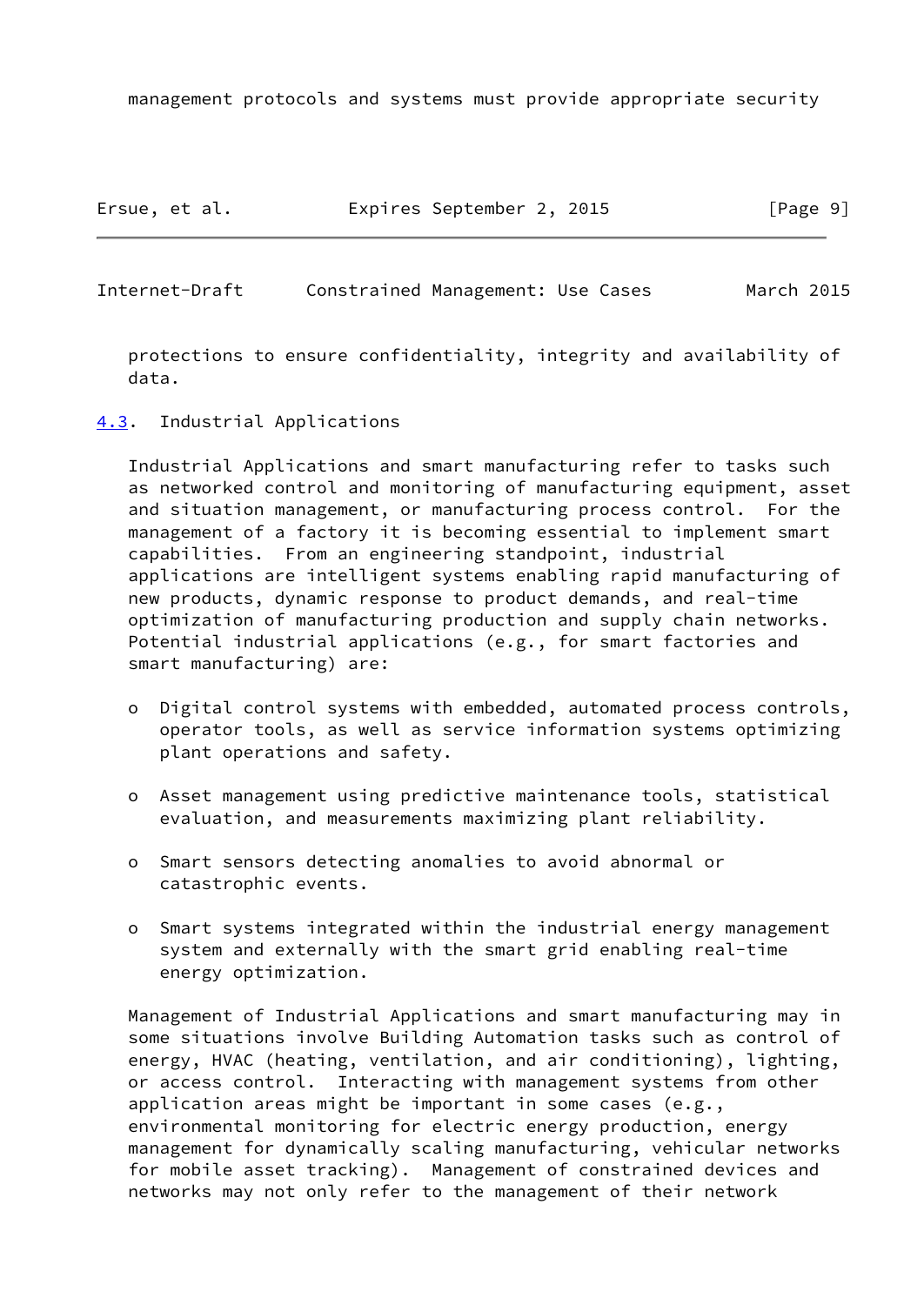connectivity. Since the capabilities of constrained devices are limited, it is quite possible that a management system would even be required to configure, monitor and operate the primary functions that a constrained device is utilized for, besides managing its network connectivity.

 Sensor networks are an essential technology used for smart manufacturing. Measurements, automated controls, plant optimization, health and safety management, and other functions are provided by a

| Ersue, et al. | Expires September 2, 2015 | [Page 10] |
|---------------|---------------------------|-----------|
|---------------|---------------------------|-----------|

Internet-Draft Constrained Management: Use Cases March 2015

 large number of networked sectors. Data interoperability and seamless exchange of product, process, and project data are enabled through interoperable data systems used by collaborating divisions or business systems. Intelligent automation and learning systems are vital to smart manufacturing but must be effectively integrated with the decision environment. The NMS utilized must ensure timely delivery of sensor data to the control unit so it may take appropriate decisions. Similarly, relaying of commands must also be monitored and managed to ensure optimal functioning. Wireless sensor networks (WSN) have been developed for machinery Condition-based Maintenance (CBM) as they offer significant cost savings and enable new functionalities. Inaccessible locations, rotating machinery, hazardous areas, and mobile assets can be reached with wireless sensors. WSNs can provide today wireless link reliability, real-time capabilities, and quality-of-service and enable industrial and related wireless sense and control applications.

 Management of industrial and factory applications is largely focused on monitoring whether the system is still functional, real-time continuous performance monitoring, and optimization as necessary. The factory network might be part of a campus network or connected to the Internet. The constrained devices in such a network need to be able to establish configuration themselves (auto-configuration) and might need to deal with error conditions as much as possible locally. Access control has to be provided with multi-level administrative access and security. Support and diagnostics can be provided through remote monitoring access centralized outside of the factory.

 Factory automation tasks require that continuous monitoring be used to optimize production. Groups of manufacturing and monitoring devices could be defined to establish relationships between them. To ensure timely optimization of processes, commands from the NMS must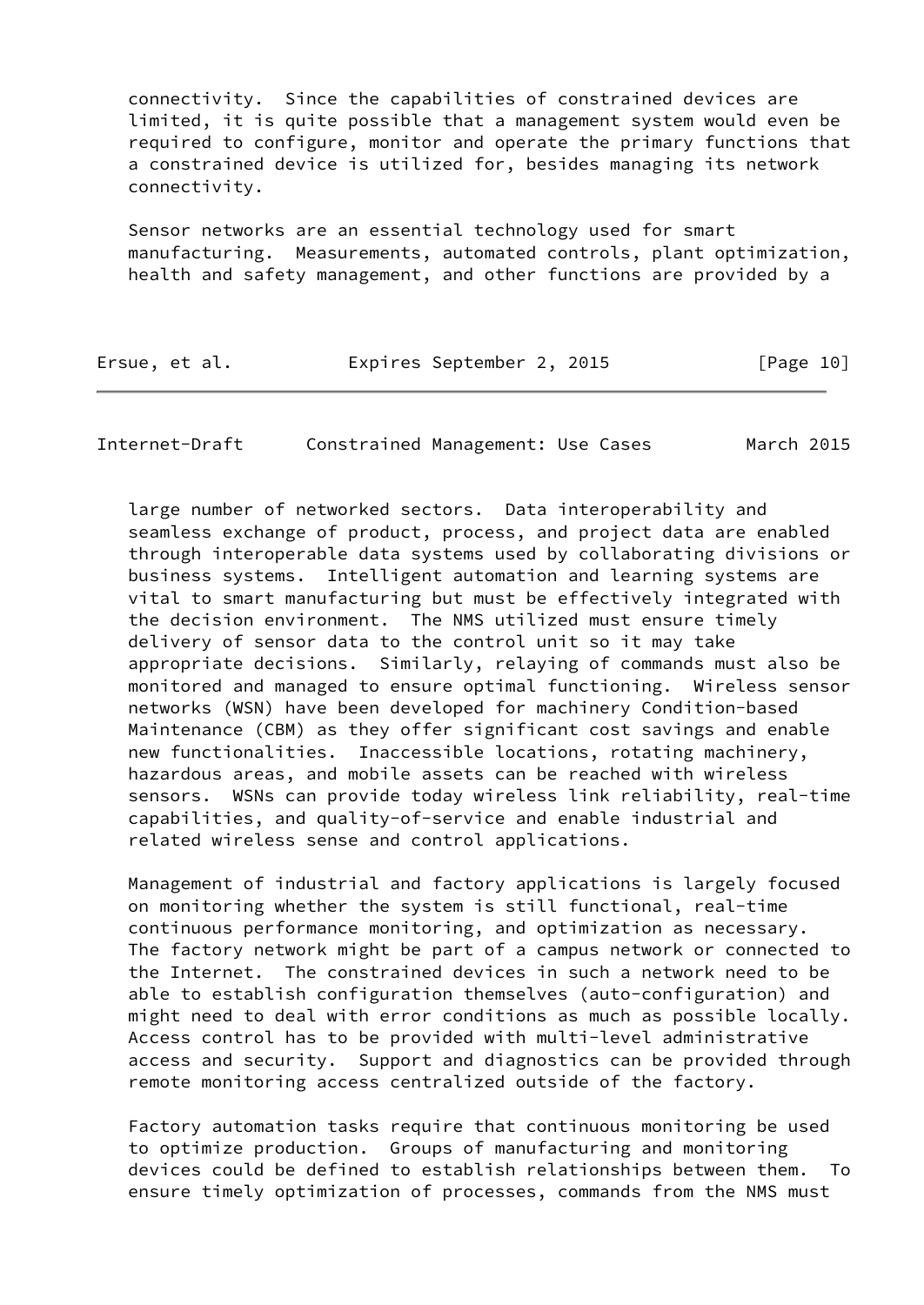arrive at all destination within an appropriate duration. This duration could change based on the manufacturing task being performed. Installation and operation of factory networks have different requirements. During the installation phase many networks, usually distributed along different parts of the factory/assembly line, co-exist without a connection to a common backbone. specialized installation tool is typically used to configure the functions of different types of devices, in different factory location, in a secure manner. At the end of the installation phase, interoperability between these stand-alone networks and devices must be enabled. During the operation phase, these stand-alone networks are connected to a common backbone so that they may retrieve control information from and send commands to appropriate devices.

 Management responsibility is typically owned by the organization running the industrial application. Since the monitoring

| Ersue, et al. | Expires September 2, 2015 | [Page 11] |
|---------------|---------------------------|-----------|
|---------------|---------------------------|-----------|

<span id="page-12-1"></span>Internet-Draft Constrained Management: Use Cases March 2015

 applications must handle a potentially large number of failures, the time scale for detecting and recording failures is for some of these applications likely measured in minutes. However, for certain industrial applications, much tighter time scales may exist, e.g. in real-time, which might be enforced by the manufacturing process or the use of critical material. Management protocols and NMSs must ensure appropriate access control since different users of industrial control systems will have varying levels of permissions. E.g., while supervisors might be allowed to change production parameters, they should not be allowed to modify the functional configuration of devices like a technician should. It is also important to ensure integrity and availability of data since malfunctions can potentially become safety issues. This also implies that management systems must be able to react to situations that may pose dangers to worker safety.

#### <span id="page-12-0"></span>[4.4](#page-12-0). Energy Management

 The EMAN working group developed an energy management framework [\[RFC7326](https://datatracker.ietf.org/doc/pdf/rfc7326)] for devices and device components within or connected to communication networks. This document observes that one of the challenges of energy management is that a power distribution network is responsible for the supply of energy to various devices and components, while a separate communication network is typically used to monitor and control the power distribution network. Devices in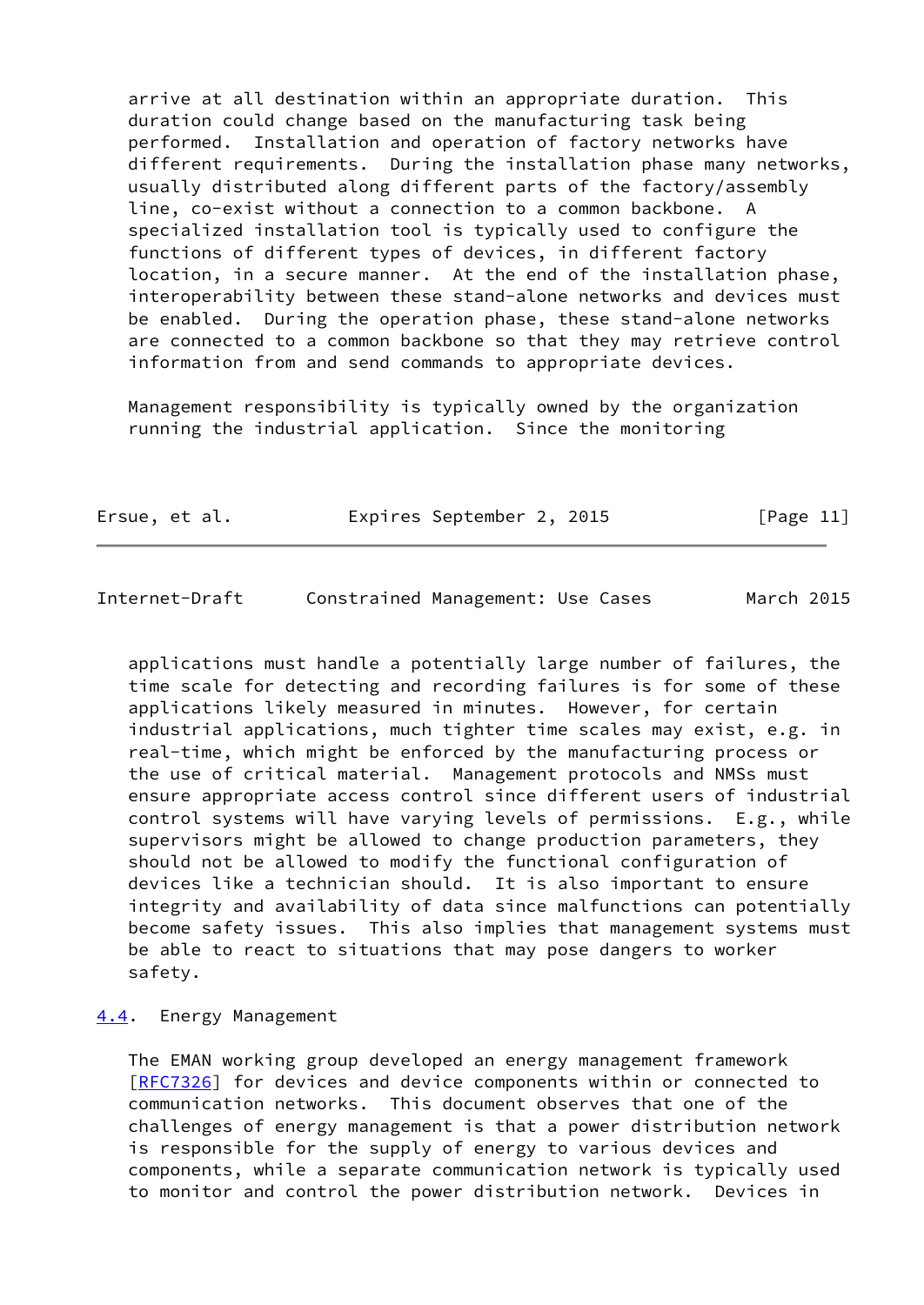the context of energy management can be monitored for parameters like power, energy, demand and power quality. If a device contains batteries, they can be also monitored and managed.

 Energy devices differ in complexity and may include basic sensors or switches, specialized electrical meters, or power distribution units (PDU), and subsystems inside the network devices (routers, network switches) or home or industrial appliances. The operators of an Energy Management System are either the utility providers or customers that aim to control and reduce the energy consumption and the associated costs. The topology in use differs and the deployment can cover areas from small surfaces (individual homes) to large geographical areas. The EMAN requirements document [\[RFC6988](https://datatracker.ietf.org/doc/pdf/rfc6988)] discusses the requirements for energy management concerning monitoring and control functions.

 It is assumed that energy management will apply to a large range of devices of all classes and networks topologies. Specific resource monitoring like battery utilization and availability may be specific to devices with lower physical resources (device classes C0 or C1 [\[RFC7228](https://datatracker.ietf.org/doc/pdf/rfc7228)]).

| Ersue, et al. | Expires September 2, 2015 | [Page 12] |
|---------------|---------------------------|-----------|
|---------------|---------------------------|-----------|

Internet-Draft Constrained Management: Use Cases March 2015

 Energy management is especially relevant to the Smart Grid. A Smart Grid is an electrical grid that uses data networks to gather and to act on energy and power-related information in an automated fashion with the goal to improve the efficiency, reliability, economics, and sustainability of the production and distribution of electricity.

 Smart Metering is a good example of Smart Grid based energy management applications. Different types of possibly wireless small meters produce all together a large amount of data, which is collected by a central entity and processed by an application server, which may be located within the customer's residence or off-site in a data-center. The communication infrastructure can be provided by a mobile network operator as the meters in urban areas will have most likely a cellular or WiMAX radio. In case the application server is located within the residence, such meters are more likely to use Wi- Fi protocols to interconnect with an existing network.

An Advanced Metering Infrastructure (AMI) network is another example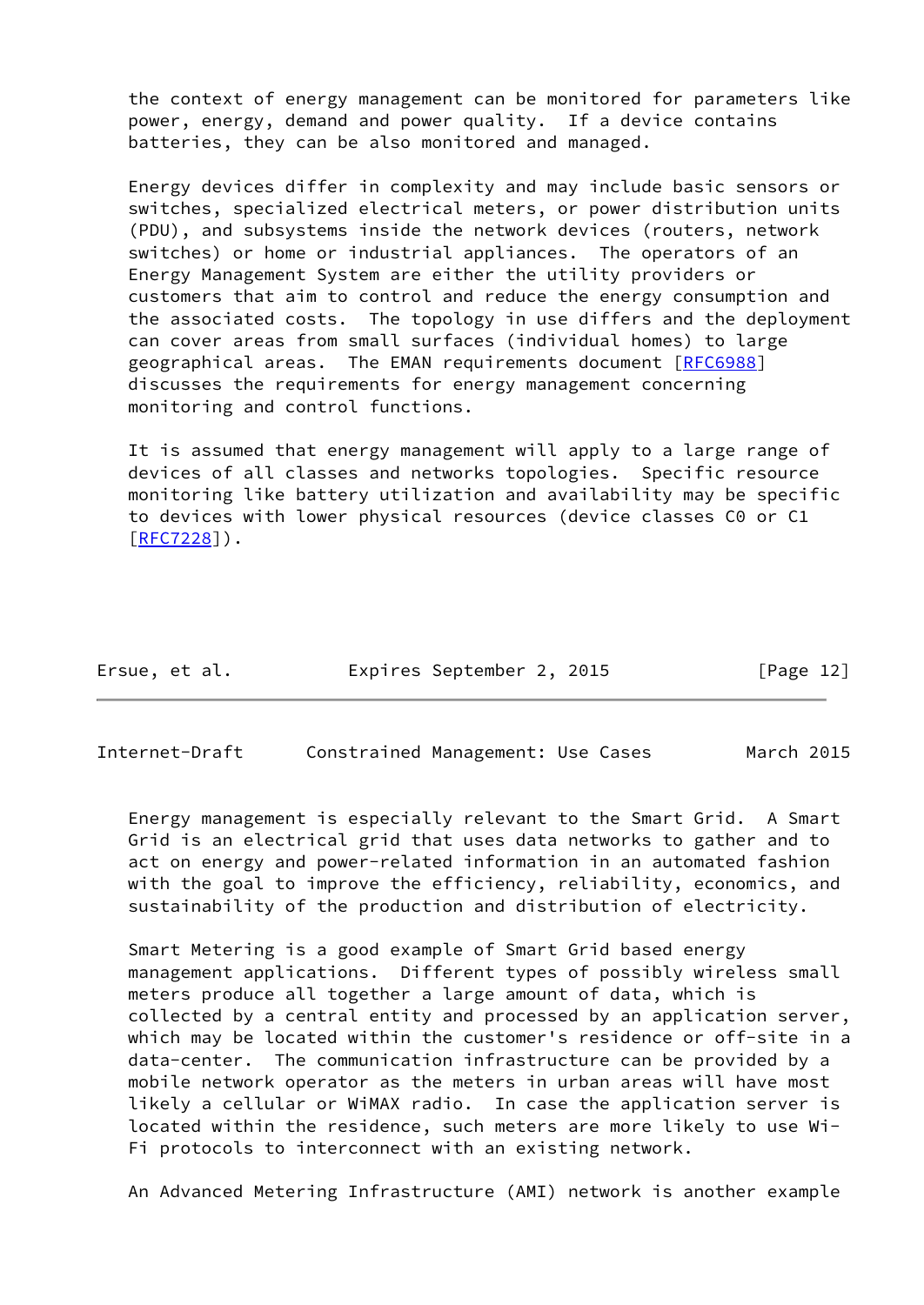of the Smart Grid that enables an electric utility to retrieve frequent electric usage data from each electric meter installed at a customer's home or business. Unlike Smart Metering, in which case the customer or their agents install appliance level meters, an AMI infrastructure is typically managed by the utility providers and could also include other distribution automation devices like transformers and reclosers. Meters in AMI networks typically contain constrained devices that connect to mesh networks with a low bandwidth radio. Usage data and outage notifications can be sent by these meters to the utility's headend systems, via aggregation points of higher-end router devices that bridge the constrained network to a less constrained network via cellular, WiMAX, or Ethernet. Unlike meters, these higher-end devices might be installed on utility poles owned and operated by a separate entity.

 It thereby becomes important for a management application to not only be able to work with diverse types of devices, but also over multiple links that might be operated and managed by separate entities, each having divergent policies for their own devices and network segments. During management operations, like firmware updates, it is important that the management system performs robustly in order to avoid accidental outages of critical power systems that could be part of AMI networks. In fact, since AMI networks must also report on outages, the management system might have to manage the energy properties of battery operated AMI devices themselves as well.

 A management system for home based Smart Metering solutions is likely to have devices laid out in a simple topology. However, AMI networks installations could have thousands of nodes per router, i.e., higher end device, which organize themselves in an ad-hoc manner. As such,

Ersue, et al. Expires September 2, 2015 [Page 13]

<span id="page-14-0"></span>Internet-Draft Constrained Management: Use Cases March 2015

 a management system for AMI networks will need to discover and operate over complex topologies as well. In some situations, it is possible that the management system might also have to setup and manage the topology of nodes, especially critical routers. Encryption key management and sharing in both types of networks is also likely to be important for providing confidentiality for all data traffic. In AMI networks the key may be obtained by a meter only after an end-to-end authentication process based on certificates. Smart Metering solution could adopt a similar approach or the security may be implied due to the encrypted Wi-Fi networks they become part of.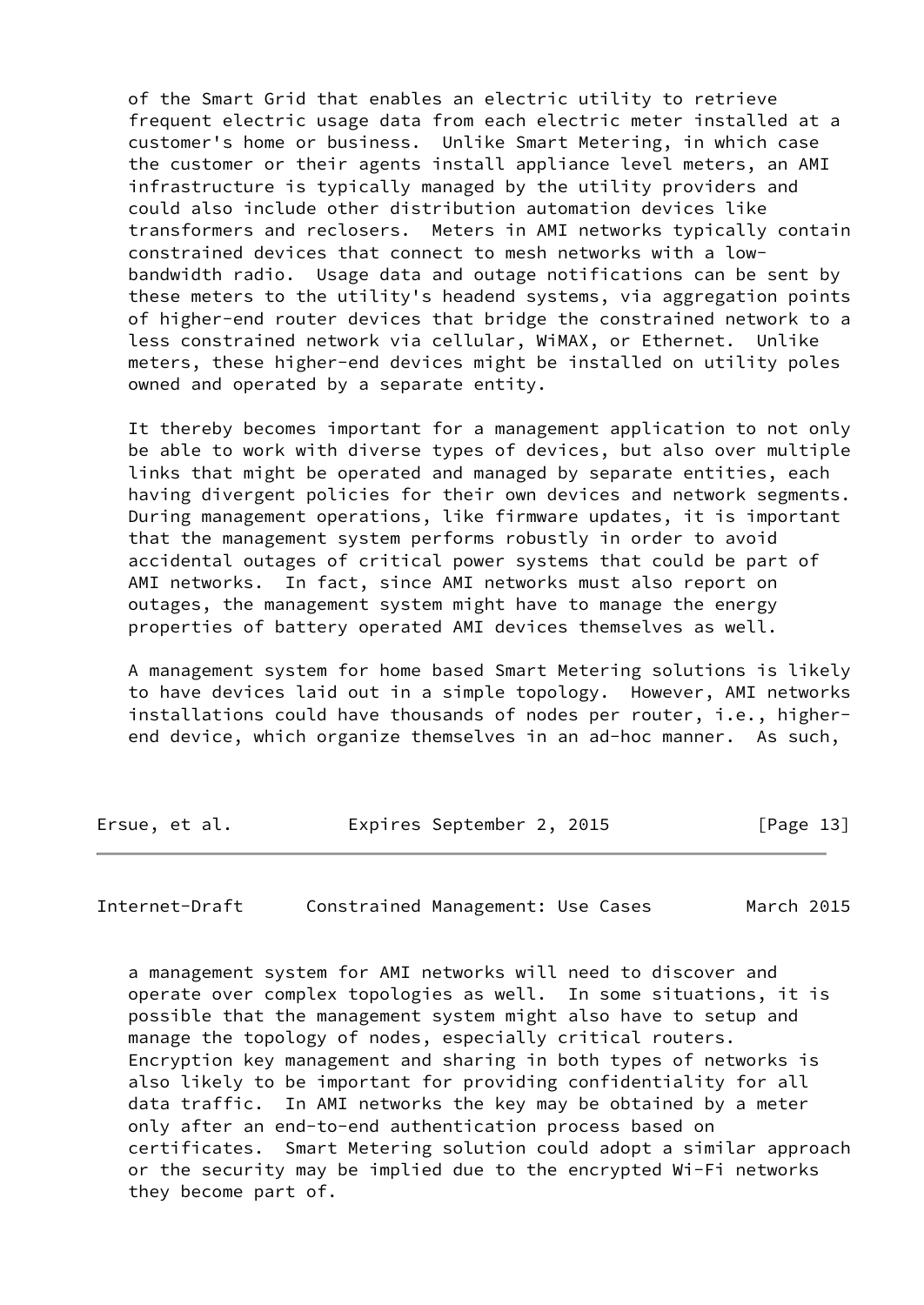The management of such a network requires end-to-end management of and information exchange through different types of networks. However, as of today there is no integrated energy management approach and no common information model available. Specific energy management applications or network islands use their own management mechanisms.

### <span id="page-15-0"></span>[4.5](#page-15-0). Medical Applications

 Constrained devices can be seen as an enabling technology for advanced and possibly remote health monitoring and emergency notification systems, ranging from blood pressure and heart rate monitors to advanced devices capable of monitoring implanted technologies, such as pacemakers or advanced hearing aids. Medical sensors may not only be attached to human bodies, they might also exist in the infrastructure used by humans such as bathrooms or kitchens. Medical applications will also be used to ensure treatments are being applied properly and they might guide people losing orientation. Fitness and wellness applications, such as connected scales or wearable heart monitors, encourage consumers to exercise and empower self-monitoring of key fitness indicators. Different applications use Bluetooth, Wi-Fi or ZigBee connections to access the patient's smartphone or home cellular connection to access the Internet.

 Constrained devices that are part of medical applications are managed either by the users of those devices or by an organization providing medical (monitoring) services for physicians. In the first case, management must be automatic and/or easy to install and setup by average people. In the second case, it can be expected that devices be controlled by specially trained people. In both cases, however, it is crucial to protect the safety and privacy of the people to which medical devices are attached. Security precautions to protect access (authentication, encryption, integrity protections, etc.) to such devices may be critical to safeguarding the individual. The level of access granted to different users also may need to be

| Ersue, et al. | Expires September 2, 2015 | [Page 14] |
|---------------|---------------------------|-----------|
|---------------|---------------------------|-----------|

<span id="page-15-1"></span>Internet-Draft Constrained Management: Use Cases March 2015

 regulated. For example, an authorized surgeon or doctor must be allowed to configure all necessary options on the devices, however, a nurse or technician may only be allowed to retrieve data that can assist in diagnosis. Even though the data collected by a heart beat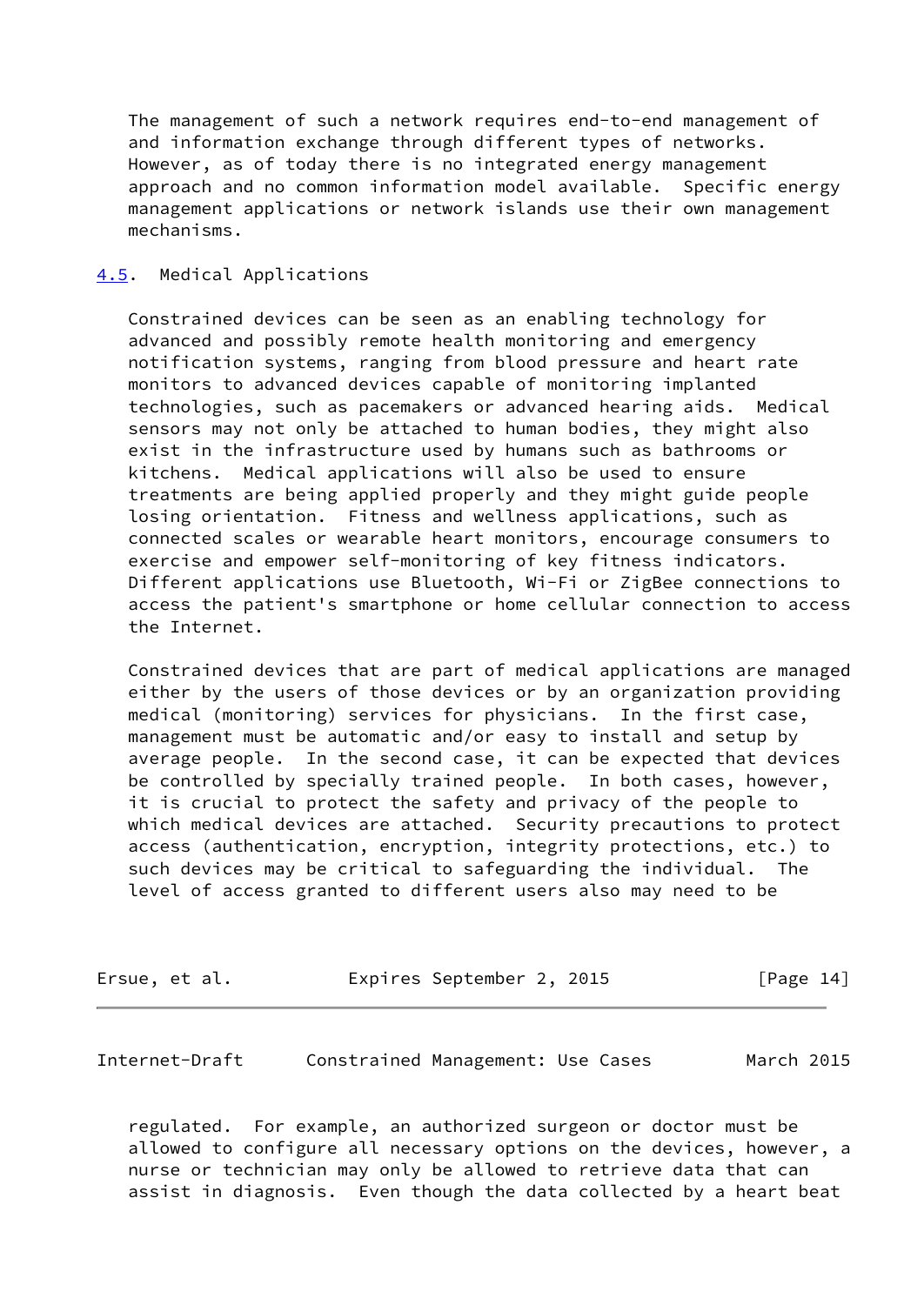monitor might be protected, the pure fact that someone carries such a device may need protection. As such, certain medical appliances may not want to participate in discovery and self-configuration protocols in order to remain invisible.

 Many medical devices are likely to be used (and relied upon) to provide data to physicians in critical situations since the biggest market is likely elderly and handicapped people. Timely delivery of data can be quite important in certain applications like patient mobility monitoring in old-age homes. Data must reach the physician and/or emergency services within specified limits of time in order to be useful. As such, fault detection of the communication network or the constrained devices becomes a crucial function of the management system that must be carried out with high reliability and, depending on the medical appliance and its application, within seconds.

#### <span id="page-16-0"></span>[4.6](#page-16-0). Building Automation

 Building automation comprises the distributed systems designed and deployed to monitor and control the mechanical, electrical and electronic systems inside buildings with various destinations (e.g., public and private, industrial, institutions, or residential). Advanced Building Automation Systems (BAS) may be deployed concentrating the various functions of safety, environmental control, occupancy, security. More and more the deployment of the various functional systems is connected to the same communication infrastructure (possibly Internet Protocol based), which may involve wired or wireless communications networks inside the building.

 Building automation requires the deployment of a large number (10-100.000) of sensors that monitor the status of devices, and parameters inside the building and controllers with different specialized functionality for areas within the building or the totality of the building. Inter-node distances between neighboring nodes vary between 1 to 20 meters. The NMS must, as a result, be able to manage and monitor a large number of devices, which may be organized in multi-hop meshed networks. Distances between the nodes, and the use of constrained protocols, means that networks of nodes might be segmented. The management of such network segments and nodes in these segments should be possible. Contrary to home automation, in building management the devices are expected to be managed assets and known to a set of commissioning tools and a data storage, such that every connected device has a known origin. This requires the management system to be able to discover devices on the

Ersue, et al. Expires September 2, 2015 [Page 15]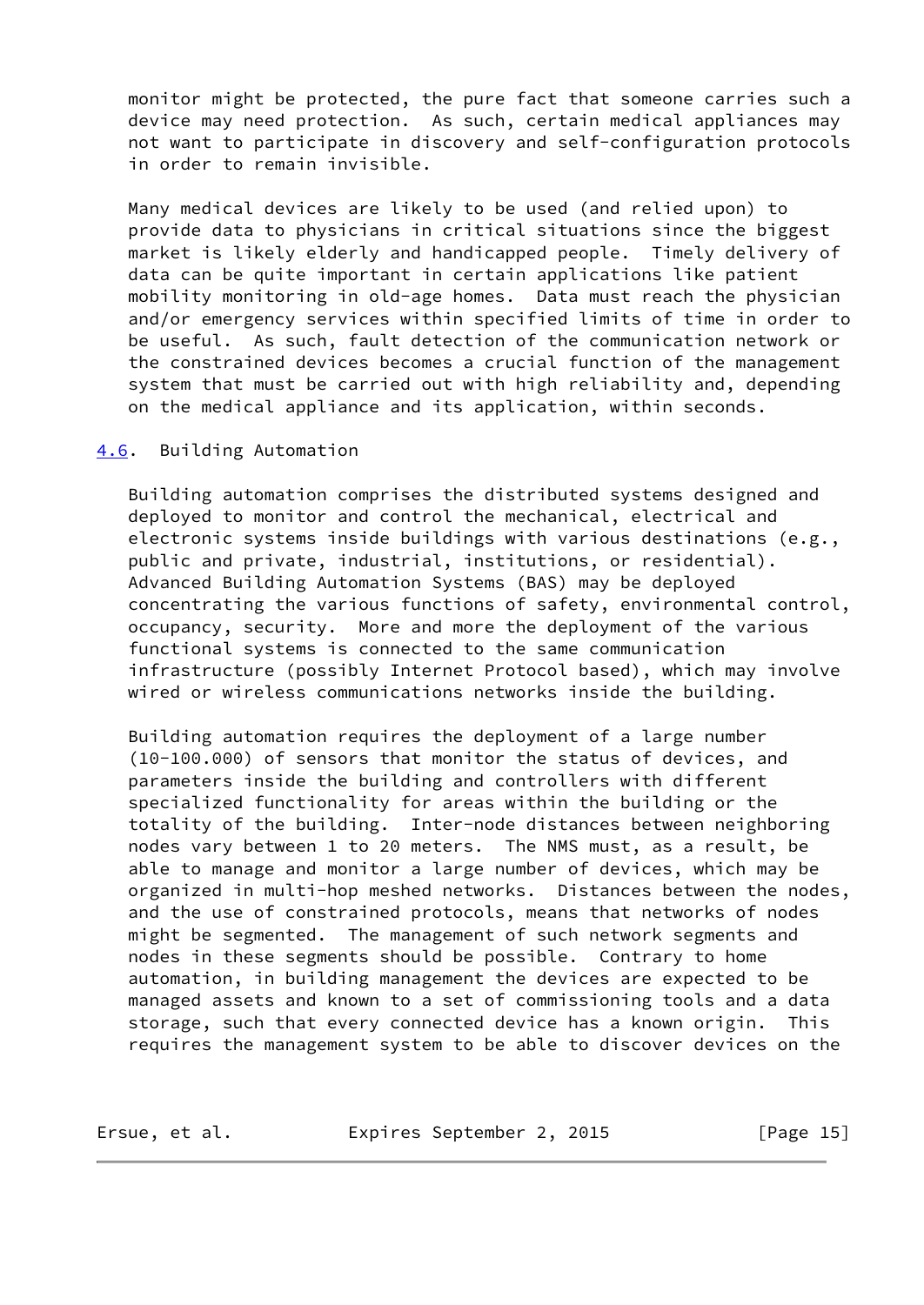network and ensure that the expected list of devices is currently matched. Management here includes verifying the presence of the expected devices and detecting the presence of unwanted devices.

 Examples of functions performed by controllers in building automation are regulating the quality, humidity, and temperature of the air inside the building and lighting. Other systems may report the status of the machinery inside the building like elevators, or inside the rooms like projectors in meeting rooms. Security cameras and sensors may be deployed and operated on separate dedicated infrastructures connected to the common backbone. The deployment area of a BAS is typically inside one building (or part of it) or several buildings geographically grouped in a campus. A building network can be composed of network segments, where a network segment covers a floor, an area on the floor, or a given functionality (e.g., security cameras). It is possible that the management tasks of different types of some devices might be separated from others (e.g, security cameras might operate and be managed via a separate network to the HVAC in a building).

 Some of the sensors in Building Automation Systems (for example fire alarms or security systems) register, record and transfer critical alarm information and therefore must be resilient to events like loss of power or security attacks. A management system must be able to deal with unintentional segmentation of networks due to power loss or channel unavailability. It must also be able to detect security events. Due to specific operating conditions required from certain devices, there might be a need to certify components and subsystems operating in such constrained conditions based on specific requirements. Also in some environments, the malfunctioning of a control system (like temperature control) needs to be reported in the shortest possible time. Complex control systems can misbehave, and their critical status reporting and safety algorithms need to be basic and robust and perform even in critical conditions. Providing this monitoring, configuration and notification service is an important task of the management system used in building automation.

 Building automation solutions are deployed in some cases in newly designed buildings, in other cases it might be over existing infrastructures. In the first case, there is a broader range of possible solutions, which can be planned for the infrastructure of the building. In the second case the solution needs to be deployed over an existing infrastructure taking into account factors like existing wiring, distance limitations, the propagation of radio signals over walls and floors, thereby making deployment difficult. As a result, some of the existing WLAN solutions (e.g., IEEE 802.11 or IEEE 802.15) may be deployed. In mission-critical or security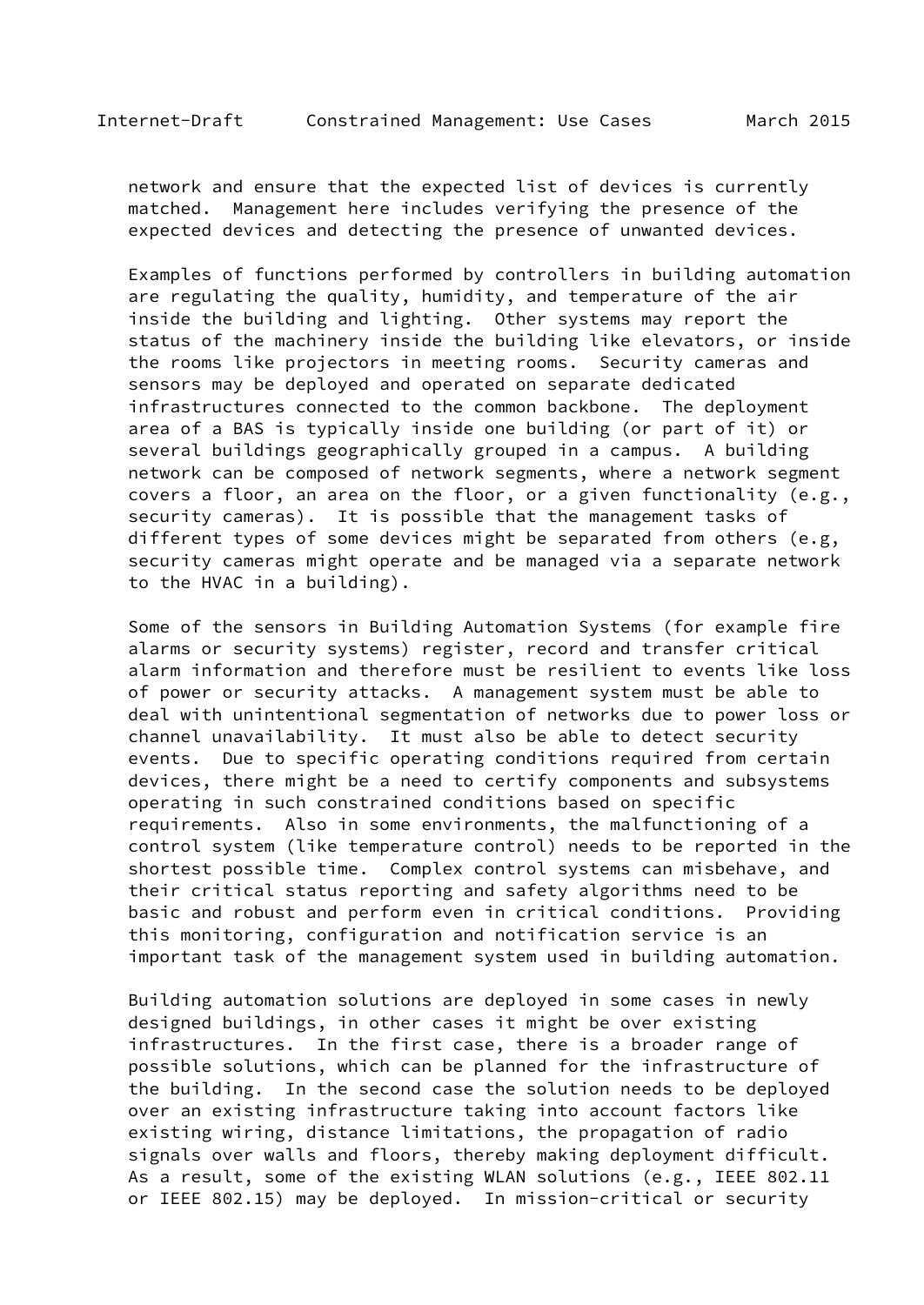sensitive environments and in cases where link failures happen often,

Ersue, et al. Expires September 2, 2015 [Page 16]

<span id="page-18-1"></span>Internet-Draft Constrained Management: Use Cases March 2015

 topologies that allow for reconfiguration of the network and connection continuity may be required. Some of the sensors deployed in building automation may be very simple constrained devices for which C0 or C1 [\[RFC7228](https://datatracker.ietf.org/doc/pdf/rfc7228)] may be assumed.

 For lighting applications, groups of lights must be defined and managed. Commands to a group of light must arrive within 200 ms at all destinations. The installation and operation of a building network has different requirements. During the installation, many stand-alone networks of a few to 100 nodes co-exist without a connection to the backbone. During this phase, the nodes are identified with a network identifier related to their physical location. Devices are accessed from an installation tool to connect them to the network in a secure fashion. During installation, the setting of parameters of common values to enable interoperability may be required. During operation, the networks are connected to the backbone while maintaining the network identifier to physical location relation. Network parameters like address and name are stored in DNS. The names can assist in determining the physical location of the device.

<span id="page-18-0"></span> It is also important for a building automation NMS to take safety and security into account. Ensuring privacy and confidentiality of data, such that unauthorized parties do not get access to it, is likely to be important since users' individual behaviors could be potentially understood via their settings. Appropriate security considerations for authorization and access control to the NMS is also important since different users are likely to have varied levels of operational permissions in the system. E.g., while end users should be able to control lighting systems, HVACs, etc., only qualified technicians should be able to configure parameters that change the fundamental operation of a device. It is also important for devices and the NMS to be able to detect and report any tampering they might detect, since these could lead to potential user safety concerns, e.g., if sensors controlling air quality are tampered with such that the levels of Carbon Monoxide become life threatening. This implies that a NMS should also be able to deal with and appropriately prioritize situations that might potentially lead to safety concerns.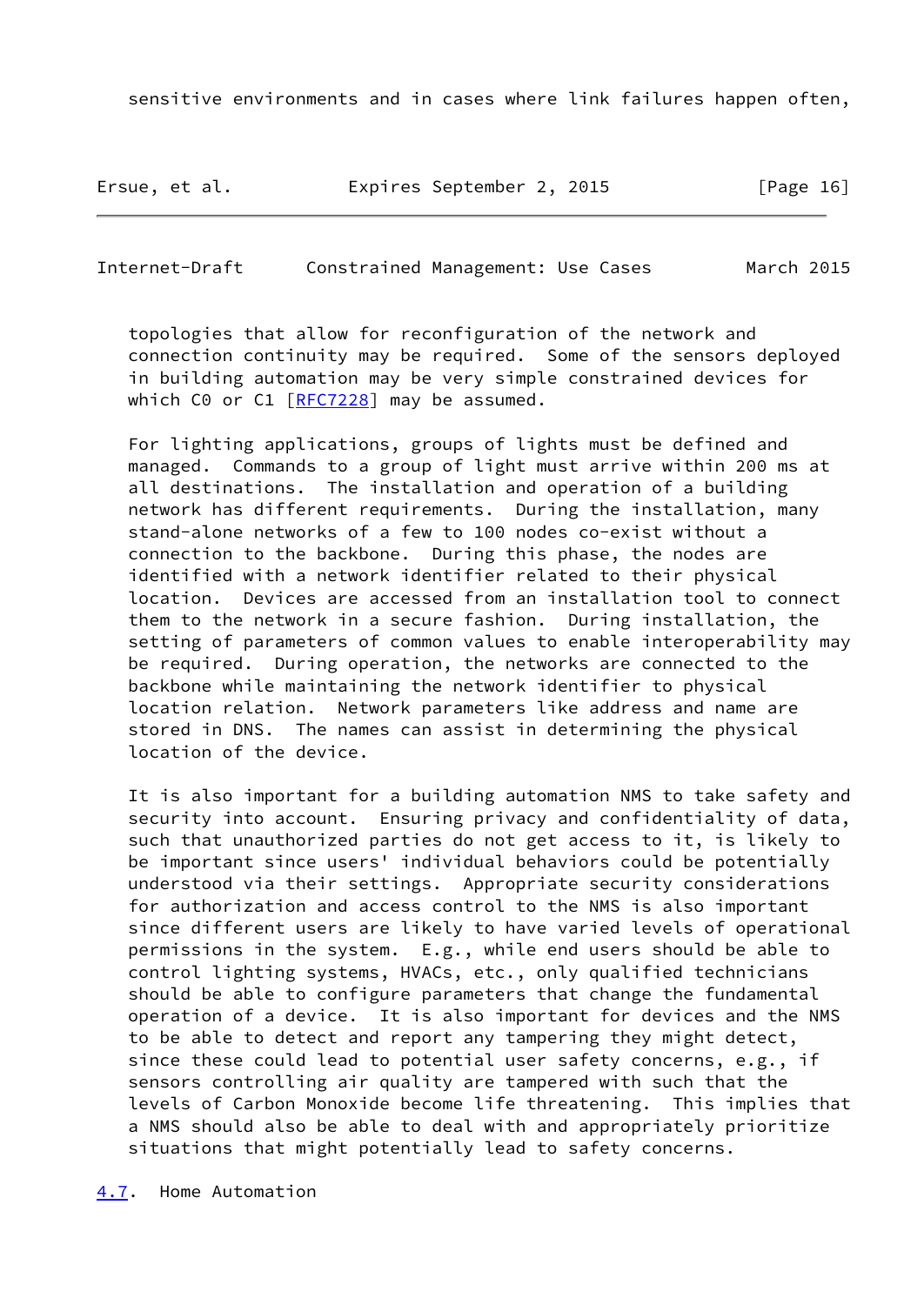Home automation includes the control of lighting, heating, ventilation, air conditioning, appliances, entertainment and home security devices to improve convenience, comfort, energy efficiency, and safety. It can be seen as a residential extension of building automation. However, unlike a building automation system, the infrastructure in a home is operated in a considerably more ad-hoc manner. While in some installations it is likely that there is no

Ersue, et al. Expires September 2, 2015 [Page 17]

<span id="page-19-1"></span>Internet-Draft Constrained Management: Use Cases March 2015

 centralized management system, akin to a Building Automation System (BAS), available, in other situations outsourced and cloud based systems responsible for managing devices in the home might be used.

 Home automation networks need a certain amount of configuration (associating switches or sensors to actuators) that is either provided by electricians deploying home automation solutions, by third party home automation service providers (e.g., small specialized companies or home automation device manufacturers) or by residents by using the application user interface provided by home automation devices to configure (parts of) the home automation solution. Similarly, failures may be reported via suitable interfaces to residents or they might be recorded and made available to services providers in charge of the maintenance of the home automation infrastructure.

 The management responsibility lies either with the residents or it may be outsourced to electricians and/or third parties providing management of home automation solutions as a service. A varying combination of electricians, service providers or the residents may be responsible for different aspects of managing the infrastructure. The time scale for failure detection and resolution is in many cases likely counted in hours to days.

# <span id="page-19-0"></span>[4.8](#page-19-0). Transport Applications

 Transport application is a generic term for the integrated application of communications, control, and information processing in a transportation system. Transport telematics or vehicle telematics are used as a term for the group of technologies that support transportation systems. Transport applications running on such a transportation system cover all modes of the transport and consider all elements of the transportation system, i.e. the vehicle, the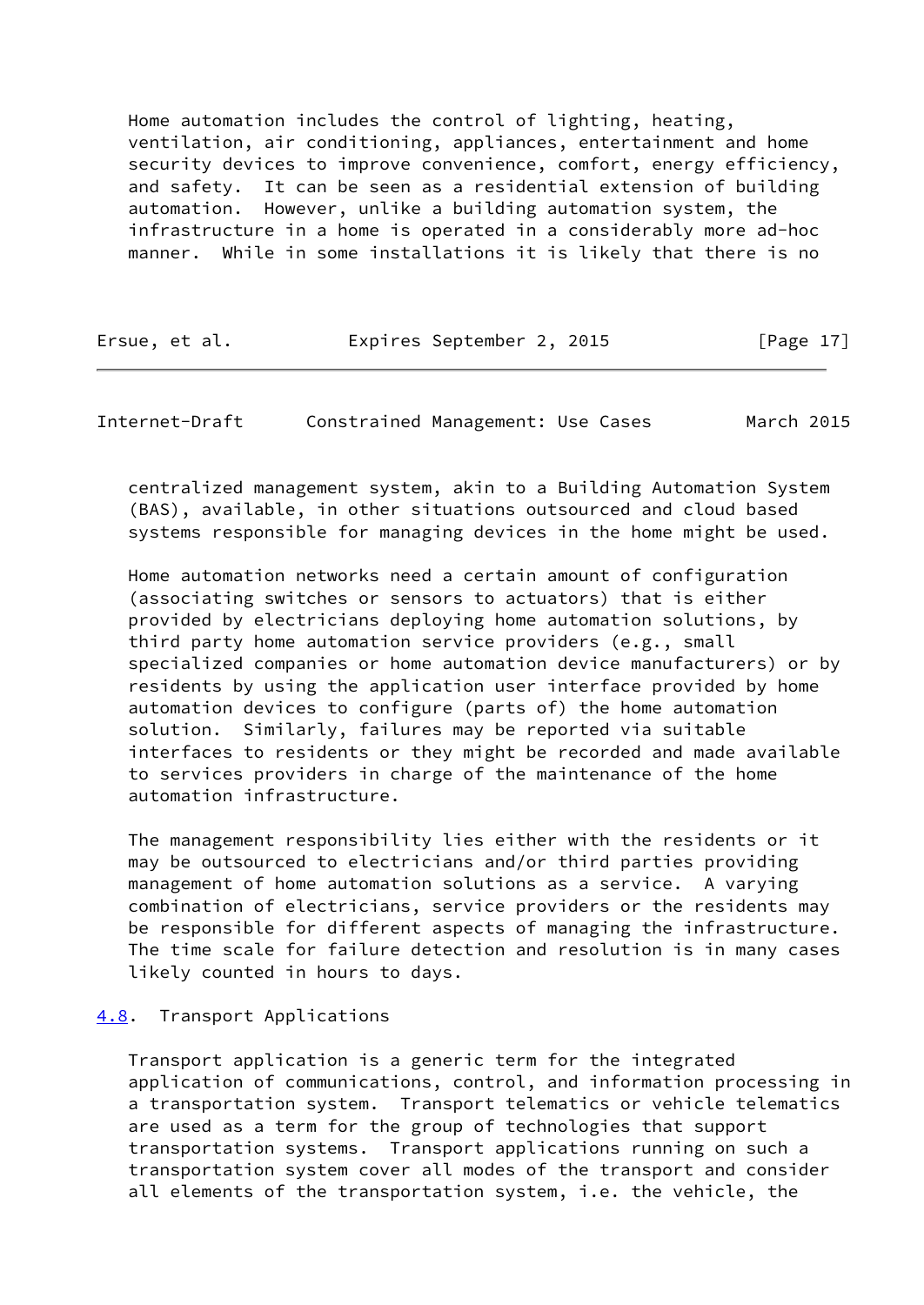infrastructure, and the driver or user, interacting together dynamically. Examples for transport applications are inter and intra vehicular communication, smart traffic control, smart parking, electronic toll collection systems, logistic and fleet management, vehicle control, and safety and road assistance.

 As a distributed system, transport applications require an end-to-end management of different types of networks. It is likely that constrained devices in a network (e.g. a moving in-car network) have to be controlled by an application running on an application server in the network of a service provider. Such a highly distributed network including cellular devices on vehicles is assumed to include a wireless access network using diverse long distance wireless technologies such as WiMAX, 3G/LTE or satellite communication, e.g. based on an embedded hardware module. As a result, the management of

| Ersue, et al. |  |  | Expires September 2, 2015 |  |  | [Page 18] |  |
|---------------|--|--|---------------------------|--|--|-----------|--|
|---------------|--|--|---------------------------|--|--|-----------|--|

Internet-Draft Constrained Management: Use Cases March 2015

 constrained devices in the transport system might be necessary to plan top-down and might need to use data models obliged from and defined on the application layer. The assumed device classes in use are mainly C2 [[RFC7228](https://datatracker.ietf.org/doc/pdf/rfc7228)] devices. In cases, where an in-vehicle network is involved, C1 devices [\[RFC7228](https://datatracker.ietf.org/doc/pdf/rfc7228)] with limited capabilities and a short-distance constrained radio network, e.g. IEEE 802.15.4 might be used additionally.

 All Transport Applications will require an IT infrastructure to run on top of, e.g., in public transport scenarios like trains, bus or metro network infrastructure might be provided, maintained and operated by third parties like mobile network or satellite network operators. However, the management responsibility of the transport application typically rests within the organization running the transport application (in the public transport scenario, this would typically be the public transport operator). Different aspects of the infrastructure might also be managed by different entities. For example, the in-car devices are likely to be installed and managed by the manufacturer, while the public works might be responsible for the on-road vehicular communication infrastructure used by these devices. The back-end infrastructure is also likely to be maintained by third party operators. As such, the NMS must be able to deal with different network segments, each being operated and controlled by separate entities, and enable appropriate access control and security as well.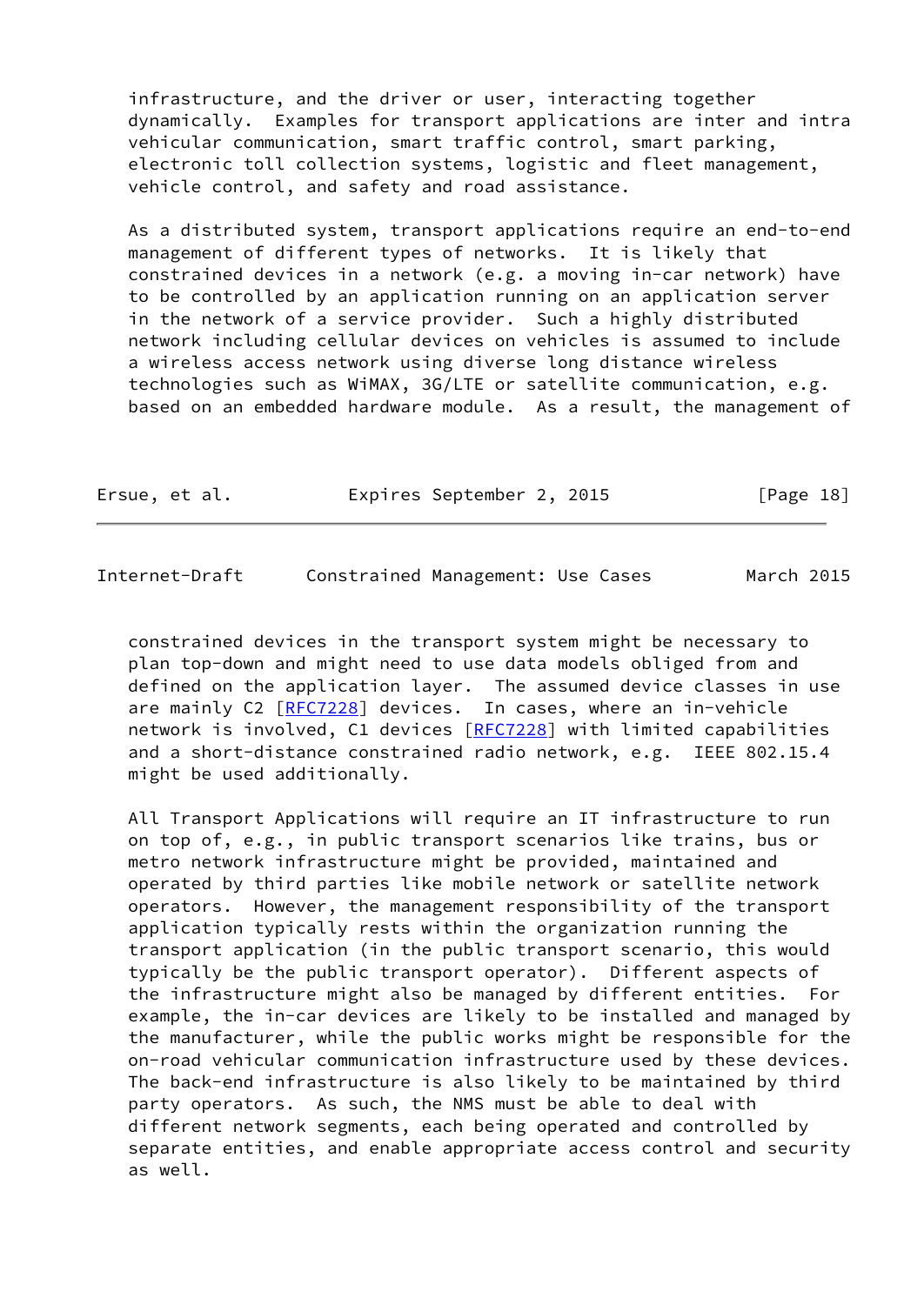Depending on the type of application domain (vehicular or stationary) and service being provided, it would be important for the NMS to be able to function with different architectures, since different manufacturers might have their own proprietary systems relying on a specific Management Topology Option, as described in [\[COM-REQ](#page-27-2)]. Moreover, constituents of the network can be either private, belonging to individuals or private companies, or owned by public institutions leading to different legal and organization requirements. Across the entire infrastructure, a variety of constrained devices are likely to be used, and must be individually managed. The NMS must be able to either work directly with different types of devices, or have the ability to interoperate with multiple different systems.

 The challenges in the management of vehicles in a mobile transport application are manifold. The up-to-date position of each node in the network should be reported to the corresponding management entities, since the nodes could be moving within or roaming between different networks. Secondly, a variety of troubleshooting information, including sensitive location information, needs to be reported to the management system in order to provide accurate service to the customer. Management systems dealing with mobile

| Ersue, et al. | Expires September 2, 2015 |  |  | [Page 19] |  |
|---------------|---------------------------|--|--|-----------|--|
|---------------|---------------------------|--|--|-----------|--|

<span id="page-21-0"></span>Internet-Draft Constrained Management: Use Cases March 2015

 nodes could possibly exploit specific patterns in the mobility of the nodes. These patterns emerge due to repetitive vehicular usage in scenarios like people commuting to work, logistics supply vehicles transporting shipments between warehouses, etc. The NMS must also be able to handle partitioned networks, which would arise due to the dynamic nature of traffic resulting in large inter-vehicle gaps in sparsely populated scenarios. Since mobile nodes might roam in remote networks, the NMS should be able to provide operating configuration updates regardless of node location.

 The constrained devices in a moving transport network might be initially configured in a factory and a reconfiguration might be needed only rarely. New devices might be integrated in an ad-hoc manner based on self-management and -configuration capabilities. Monitoring and data exchange might be necessary to do via a gateway entity connected to the back-end transport infrastructure. The devices and entities in the transport infrastructure need to be monitored more frequently and can be able to communicate with a higher data rate. The connectivity of such entities does not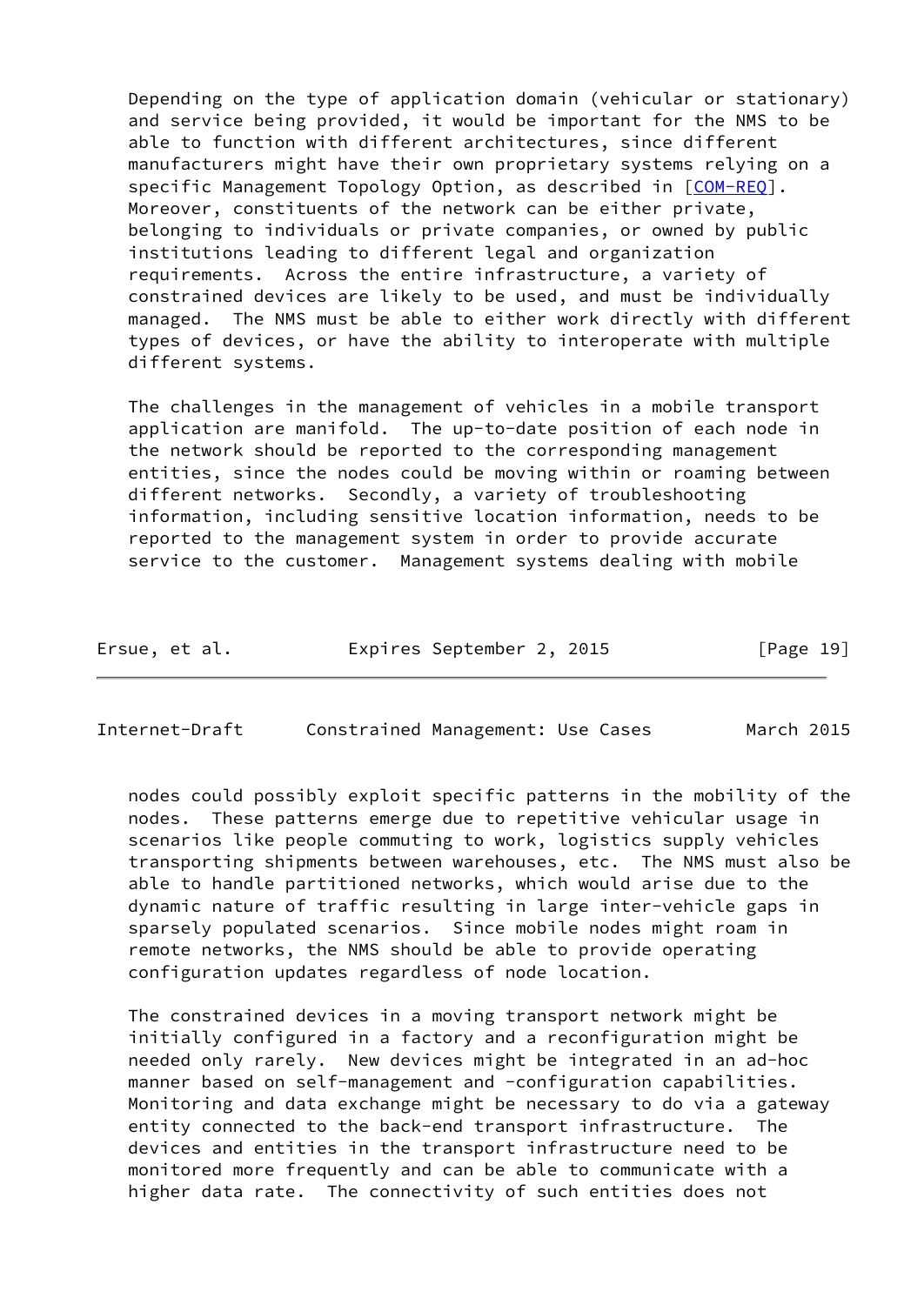necessarily need to be wireless. The time scale for detecting and recording failures in a moving transport network is likely measured in hours and repairs might easily take days. It is likely that a self-healing feature would be used locally. On the other hand, failures in fixed transport application infrastructure (e.g., traffic-lights, digital signage displays) is likely to be measured in minutes so as to avoid untoward traffic incidents. As such, the NMS must be able to deal with differing timeliness requirements based on the type of devices.

 Since transport applications of the constrained devices and networks deal with automotive vehicles, malfunctions and misuse can potentially lead to safety concerns as well. As such, besides access control, privacy of user data and timeliness management systems should also be able to detect situations that are potentially hazardous to safety. Some of these situations could be automatically mitigated, e.g., traffic lights with incorrect timing, but others might require human intervention, e.g., failed traffic lights. The management system should take appropriate actions in these situations. Maintaining data confidentiality and integrity is also an important security aspect of a management system since tampering (or malfunction) can also lead to potentially dangerous situations.

<span id="page-22-0"></span>[4.9](#page-22-0). Community Network Applications

 Community networks are comprised of constrained routers in a multi hop mesh topology, communicating over a lossy, and often wireless channels. While the routers are mostly non-mobile, the topology may be very dynamic because of fluctuations in link quality of the

| Ersue, et al. | Expires September 2, 2015 | [Page 20] |
|---------------|---------------------------|-----------|
|---------------|---------------------------|-----------|

Internet-Draft Constrained Management: Use Cases March 2015

 (wireless) channel caused by, e.g., obstacles, or other nearby radio transmissions. Depending on the routers that are used in the community network, the resources of the routers (memory, CPU) may be more or less constrained - available resources may range from only a few kilobytes of RAM to several megabytes or more, and CPUs may be small and embedded, or more powerful general-purpose processors. Examples of such community networks are the FunkFeuer network (Vienna, Austria), FreiFunk (Berlin, Germany), Seattle Wireless (Seattle, USA), and AWMN (Athens, Greece). These community networks are public and non-regulated, allowing their users to connect to each other and - through an uplink to an ISP - to the Internet. No fee, other than the initial purchase of a wireless router, is charged for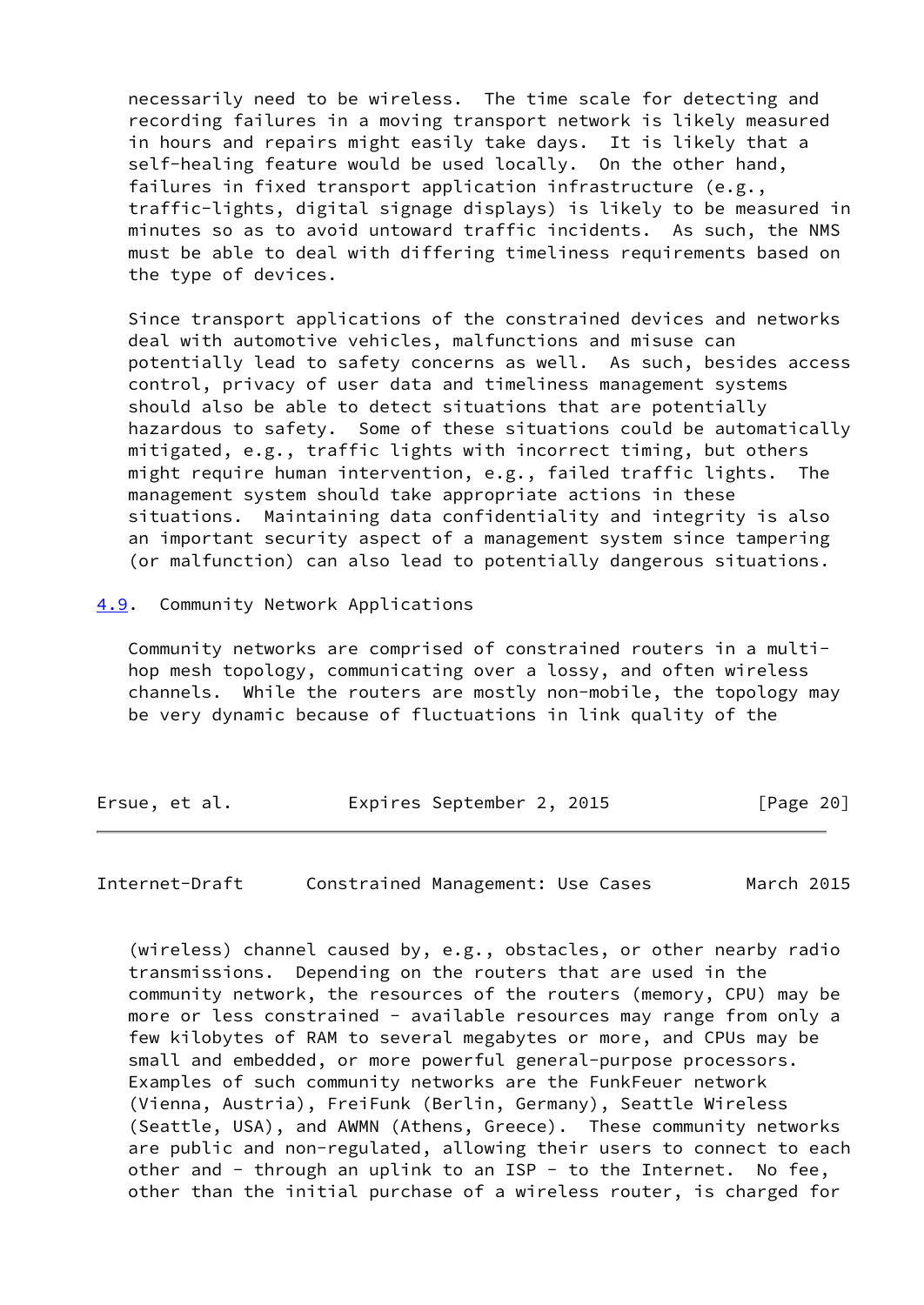these services. Applications of these community networks can be diverse, e.g., location based services, free Internet access, file sharing between users, distributed chat services, social networking, video sharing, etc.

 As an example of a community network, the FunkFeuer network comprises several hundred routers, many of which have several radio interfaces (with omnidirectional and some directed antennas). The routers of the network are small-sized wireless routers, such as the Linksys WRT54GL, available in 2011 for less than 50 Euros. These routers, with 16 MB of RAM and 264 MHz of CPU power, are mounted on the rooftops of the users. When new users want to connect to the network, they acquire a wireless router, install the appropriate firmware and routing protocol, and mount the router on the rooftop. IP addresses for the router are assigned manually from a list of addresses (because of the lack of auto-configuration standards for mesh networks in the IETF).

While the routers are non-mobile, fluctuations in link quality require an ad hoc routing protocol that allows for quick convergence to reflect the effective topology of the network (such as NHDP [\[RFC6130](https://datatracker.ietf.org/doc/pdf/rfc6130)] and OLSRv2 [\[RFC7181](https://datatracker.ietf.org/doc/pdf/rfc7181)] developed in the MANET WG). Usually, no human interaction is required for these protocols, as all variable parameters required by the routing protocol are either negotiated in the control traffic exchange, or are only of local importance to each router (i.e. do not influence interoperability). However, external management and monitoring of an ad hoc routing protocol may be desirable to optimize parameters of the routing protocol. Such an optimization may lead to a more stable perceived topology and to a lower control traffic overhead, and therefore to a higher delivery success ratio of data packets, a lower end-to-end delay, and less unnecessary bandwidth and energy usage.

 Different use cases for the management of community networks are possible:

| Ersue, et al. |  | Expires September 2, 2015 |  | [Page 21] |  |
|---------------|--|---------------------------|--|-----------|--|
|---------------|--|---------------------------|--|-----------|--|

<span id="page-23-0"></span>Internet-Draft Constrained Management: Use Cases March 2015

 o One single Network Management Station, e.g. a border gateway providing connectivity to the Internet, requires managing or monitoring routers in the community network, in order to investigate problems (monitoring) or to improve performance by changing parameters (managing). As the topology of the network is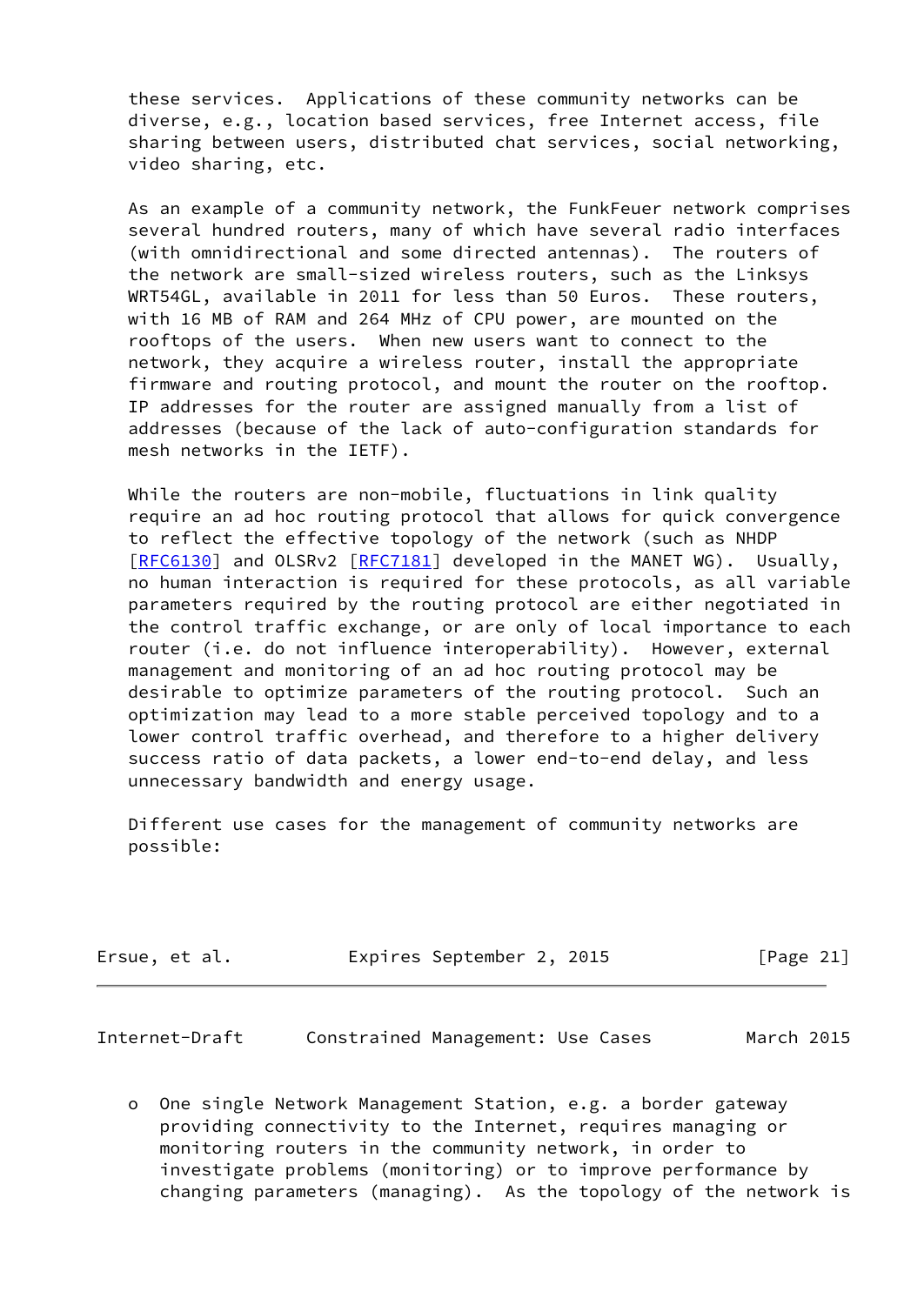dynamic, constant connectivity of each router towards the management station cannot be guaranteed. Current network management protocols, such as SNMP and NETCONF, may be used (e.g., using interfaces such as the NHDP-MIB [\[RFC6779](https://datatracker.ietf.org/doc/pdf/rfc6779)]). However, when routers in the community network are constrained, existing protocols may require too many resources in terms of memory and CPU; and more importantly, the bandwidth requirements may exceed the available channel capacity in wireless mesh networks. Moreover, management and monitoring may be unfeasible if the connection between the network management station and the routers is frequently interrupted.

- o Distributed network monitoring, in which more than one management station monitors or manages other routers. Because connectivity to a server cannot be guaranteed at all times, a distributed approach may provide a higher reliability, at the cost of increased complexity. Currently, no IETF standard exists for distributed monitoring and management.
- o Monitoring and management of a whole network or a group of routers. Monitoring the performance of a community network may require more information than what can be acquired from a single router using a network management protocol. Statistics, such as topology changes over time, data throughput along certain routing paths, congestion etc., are of interest for a group of routers (or the routing domain) as a whole. As of 2014, no IETF standard allows for monitoring or managing whole networks, instead of single routers.

# <span id="page-24-0"></span>[4.10](#page-24-0). Field Operations

 The challenges of configuration and monitoring of networks operated in the field by rescue and security agencies can be different from the other use cases since the requirements and operating conditions of such networks are quite different.

 With technology advancements, field networks operated nowadays are becoming large and can consist of varieties of different types of equipment that run different protocols and tools that obviously increase complexity of these mission-critical networks. In many scenarios, configurations are, most likely, manually performed. Furthermore, some legacy and even modern devices do not even support IP networking. A majority of protocols and tools developed by

<span id="page-24-1"></span>

| Ersue, et al. | Expires September 2, 2015 |  | [Page 22] |  |
|---------------|---------------------------|--|-----------|--|
|               |                           |  |           |  |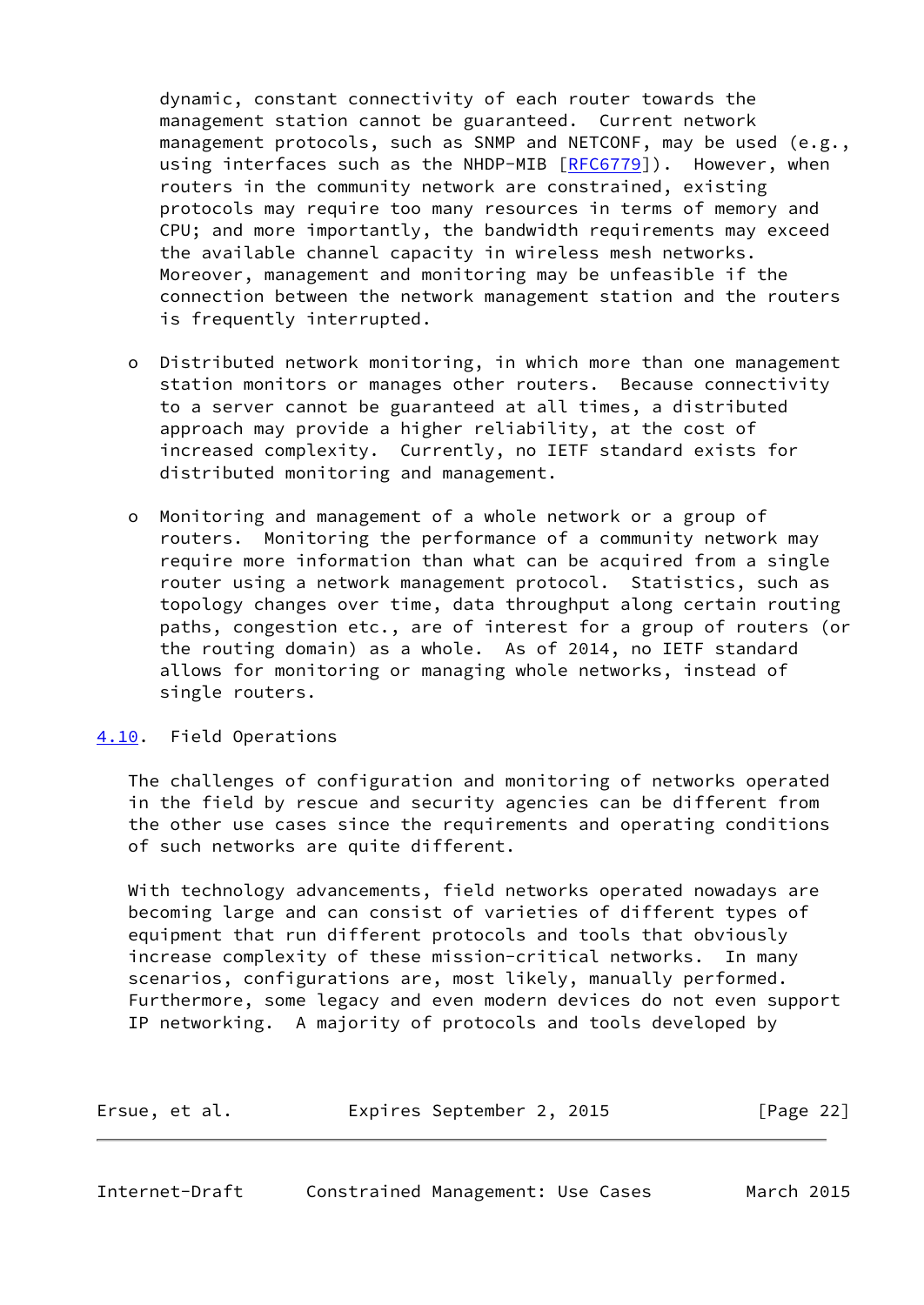vendors that are being used are proprietary, which makes integration more difficult.

 The main reason for this disjoint operation scenario is that most equipment is developed with specific task requirements in mind, rather than interoperability of the varied equipment types. For example, the operating conditions experienced by high altitude security equipment is significantly different from that used in desert conditions. Similarly, search and rescue operations equipment used in case of fire rescue has different requirements than flood relief equipment. Furthermore, inter-operation of equipment with telecommunication equipment was not an expected outcome or in some scenarios this may not even be desirable.

 Currently, field networks operate with a fixed Network Operations Center (NOC) that physically manages the configuration and evaluation of all field devices. Once configured, the devices might be deployed in fixed or mobile scenarios. Any configuration changes required would need to be appropriately encrypted and authenticated to prevent unauthorized access.

 Hierarchical management of devices is a common requirement in such scenarios since local managers or operators may need to respond to changing conditions within their purview. The level of configuration management available at each hierarchy must also be closely governed.

 Since many field operation devices are used in hostile environments, a high failure and disconnection rate should be tolerated by the NMS, which must also be able to deal with multiple gateways and disjoint management protocols.

 Multi-national field operations involving search, rescue and security are becoming increasingly common, requiring inter-operation of a diverse set of equipment designed with different operating conditions in mind. Furthermore, different intra- and inter-governmental agencies are likely to have a different set of standards, best practices, rules and regulation, and implementation approaches that may contradict or conflict with each other. The NMS should be able to detect these and handle them in an acceptable manner, which may require human intervention.

<span id="page-25-0"></span>[5](#page-25-0). IANA Considerations

 This document does not introduce any new code-points or namespaces for registration with IANA.

 Note to RFC Editor: this section may be removed on publication as an RFC.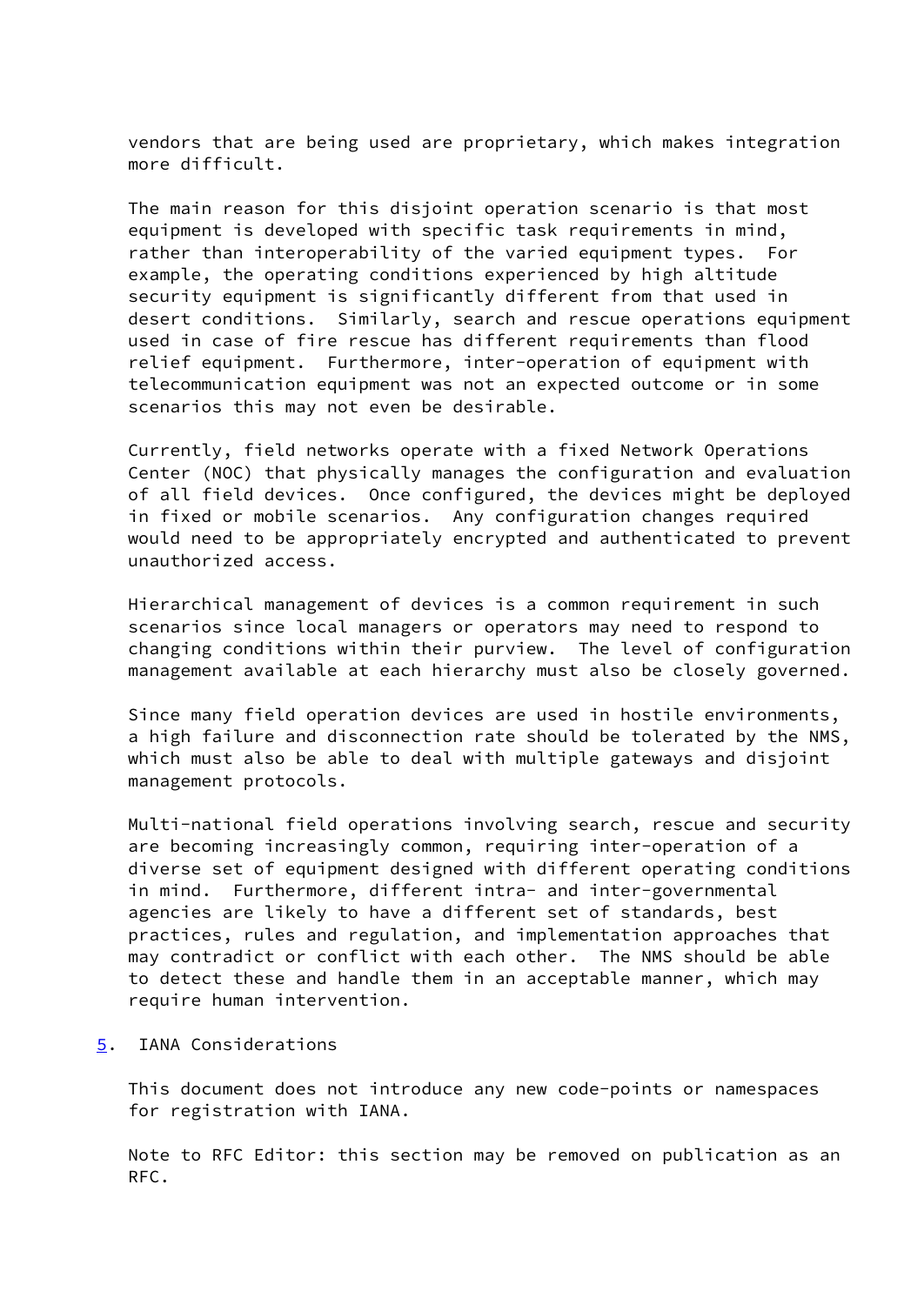<span id="page-26-1"></span>Internet-Draft Constrained Management: Use Cases March 2015

<span id="page-26-0"></span>[6](#page-26-0). Security Considerations

 This document discusses use cases for management of networks with constrained devices. The security considerations described throughout the companion document [[COM-REQ](#page-27-2)] apply here as well.

<span id="page-26-2"></span>[7](#page-26-2). Contributors

 Following persons made significant contributions to and reviewed this document:

- o Ulrich Herberg contributed the [Section 4.9](#page-22-0) on Community Network Applications.
- o Peter van der Stok contributed to [Section 4.6](#page-16-0) on Building Automation.
- o Zhen Cao contributed to [Section 2.2](#page-4-1) Cellular Access Technologies.
- o Gilman Tolle contributed the [Section 4.4](#page-12-0) on Automated Metering Infrastructure.
- o James Nguyen and Ulrich Herberg contributed to **Section 4.10** on Military operations.
- <span id="page-26-3"></span>[8](#page-26-3). Acknowledgments

 Following persons reviewed and provided valuable comments to different versions of this document:

 Dominique Barthel, Carsten Bormann, Zhen Cao, Benoit Claise, Bert Greevenbosch, Ulrich Herberg, Ted Lemon, Kathleen Moriarty, James Nguyen, Zach Shelby, Peter van der Stok, and Martin Thomson.

 The editors would like to thank the reviewers and the participants on the Coman maillist for their valuable contributions and comments.

- <span id="page-26-4"></span>[9](#page-26-4). Informative References
	- [RFC6130] Clausen, T., Dearlove, C., and J. Dean, "Mobile Ad Hoc Network (MANET) Neighborhood Discovery Protocol (NHDP)", [RFC 6130,](https://datatracker.ietf.org/doc/pdf/rfc6130) April 2011.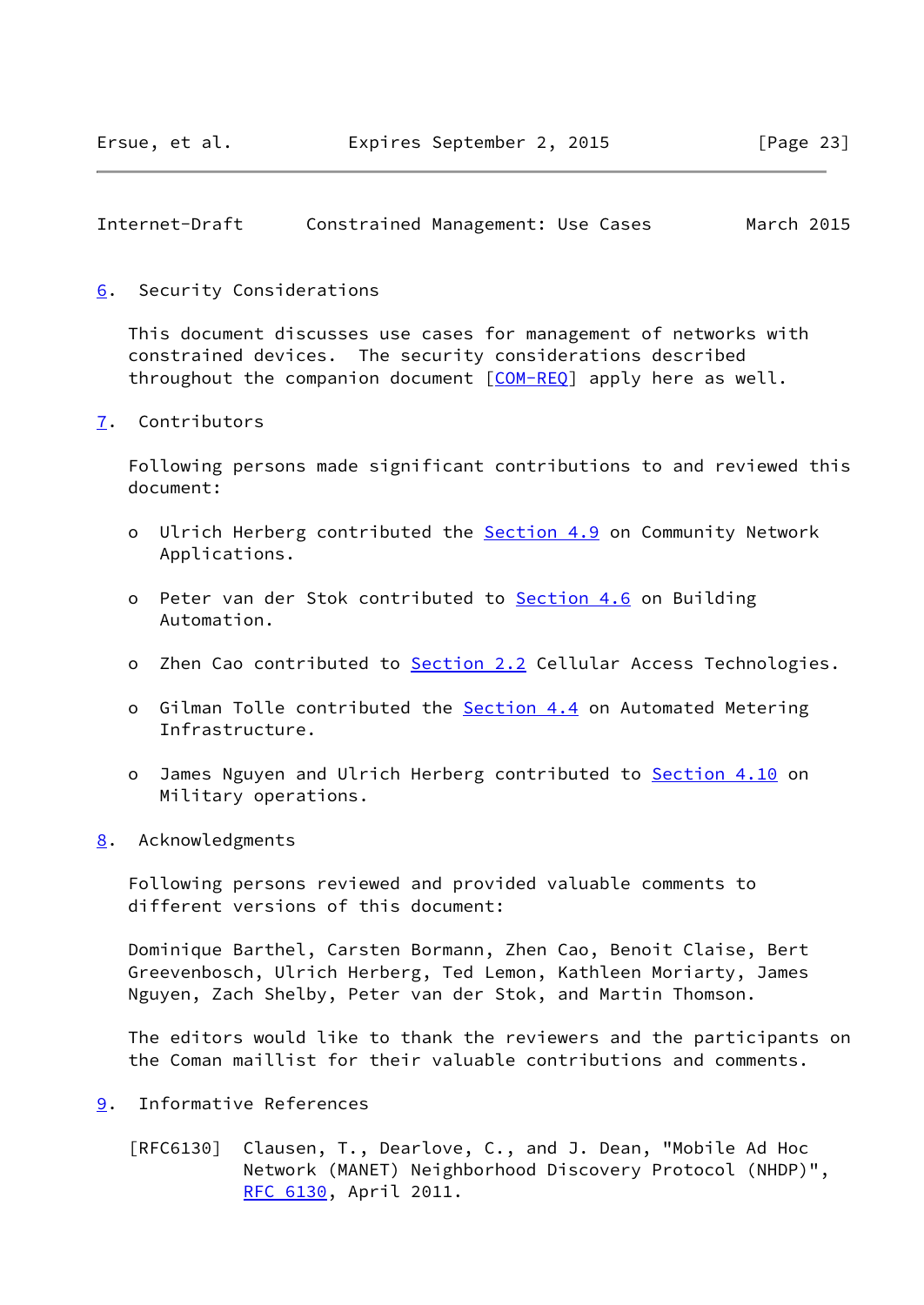[RFC6568] Kim, E., Kaspar, D., and JP. Vasseur, "Design and Application Spaces for IPv6 over Low-Power Wireless Personal Area Networks (6LoWPANs)", [RFC 6568,](https://datatracker.ietf.org/doc/pdf/rfc6568) April 2012.

| Expires September 2, 2015<br>Ersue, et al. |  | [Page 24] |
|--------------------------------------------|--|-----------|
|--------------------------------------------|--|-----------|

- <span id="page-27-1"></span>Internet-Draft Constrained Management: Use Cases March 2015
	- [RFC6779] Herberg, U., Cole, R., and I. Chakeres, "Definition of Managed Objects for the Neighborhood Discovery Protocol", [RFC 6779,](https://datatracker.ietf.org/doc/pdf/rfc6779) October 2012.
	- [RFC6988] Quittek, J., Chandramouli, M., Winter, R., Dietz, T., and B. Claise, "Requirements for Energy Management", [RFC 6988,](https://datatracker.ietf.org/doc/pdf/rfc6988) September 2013.
	- [RFC7181] Clausen, T., Dearlove, C., Jacquet, P., and U. Herberg, "The Optimized Link State Routing Protocol Version 2", [RFC](https://datatracker.ietf.org/doc/pdf/rfc7181) [7181,](https://datatracker.ietf.org/doc/pdf/rfc7181) April 2014.
	- [RFC7228] Bormann, C., Ersue, M., and A. Keranen, "Terminology for Constrained-Node Networks", [RFC 7228,](https://datatracker.ietf.org/doc/pdf/rfc7228) May 2014.
	- [RFC7326] Parello, J., Claise, B., Schoening, B., and J. Quittek, "Energy Management Framework", [RFC 7326](https://datatracker.ietf.org/doc/pdf/rfc7326), September 2014.
	- [COM-REQ] Ersue, M., Romascanu, D., and J. Schoenwaelder, "Management of Networks with Constrained Devices: Problem Statement and Requirements", [draft-ietf-opsawg-coman](https://datatracker.ietf.org/doc/pdf/draft-ietf-opsawg-coman-probstate-reqs) [probstate-reqs](https://datatracker.ietf.org/doc/pdf/draft-ietf-opsawg-coman-probstate-reqs) (work in progress), February 2014.
	- [IOT-SEC] Garcia-Morchon, O., Kumar, S., Keoh, S., Hummen, R., and R. Struik, "Security Considerations in the IP-based Internet of Things", [draft-garcia-core-security-06](https://datatracker.ietf.org/doc/pdf/draft-garcia-core-security-06) (work in progress), September 2013.

<span id="page-27-3"></span><span id="page-27-2"></span><span id="page-27-0"></span>[Appendix A.](#page-27-0) Change Log

- <span id="page-27-4"></span>[A.1](#page-27-4). [draft-ietf-opsawg-coman-use-cases-04](https://datatracker.ietf.org/doc/pdf/draft-ietf-opsawg-coman-use-cases-04) - [draft-ietf-opsawg-coman](https://datatracker.ietf.org/doc/pdf/draft-ietf-opsawg-coman-use-cases-05) [use-cases-05](https://datatracker.ietf.org/doc/pdf/draft-ietf-opsawg-coman-use-cases-05)
	- o Added text regarding security and safety considerations to the Environmental Monitoring, Infrastructure Monitoring, Industrial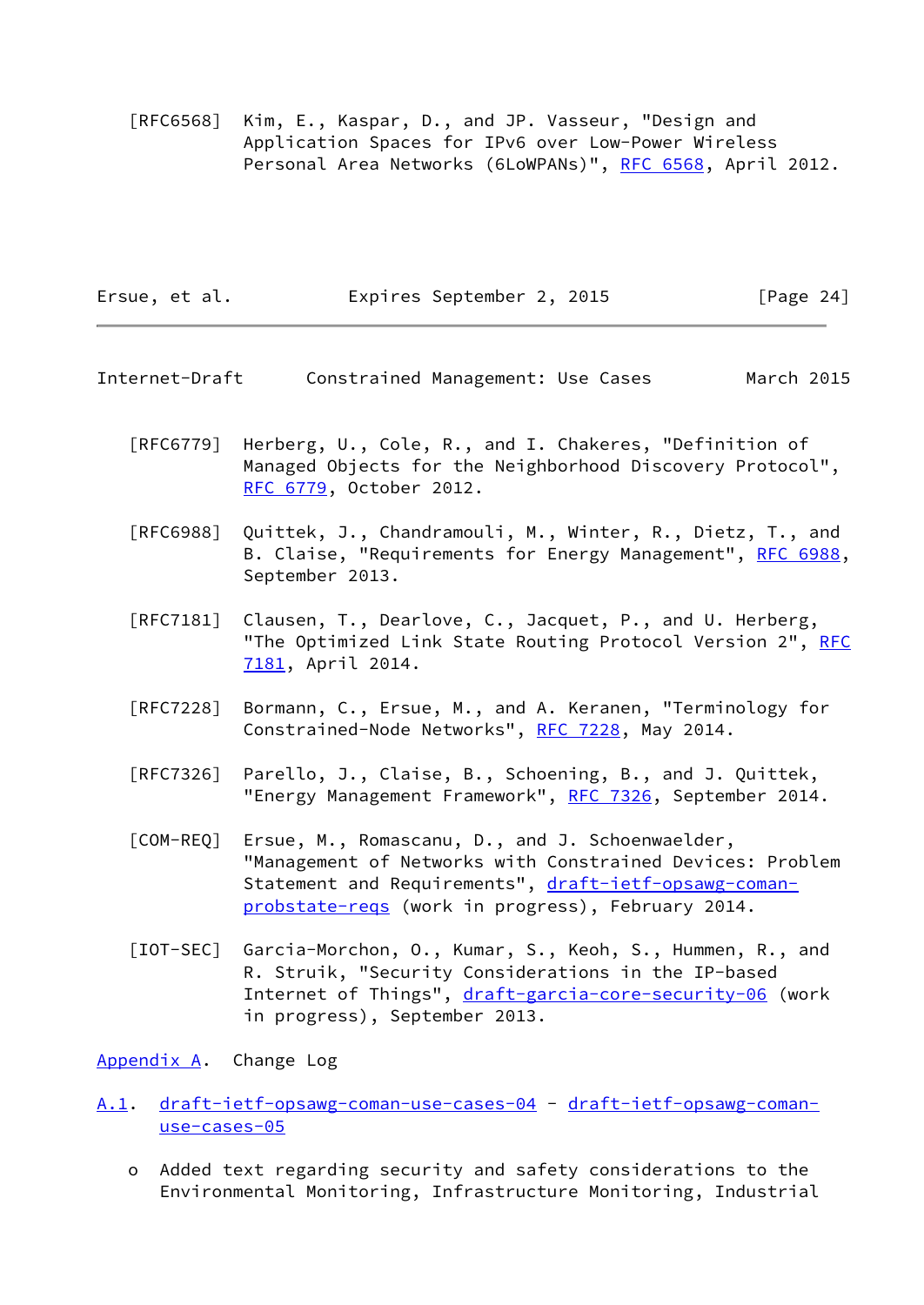Applications, Medical Applications, Building Automation and Transport Applications section.

- o Adopted text as per comments received from Kathleen Moriarty during IESG review.
- o Added security related text to use cases for addressing concerns raised by Ted Lemon during the IESG review.

| Ersue, et al. | Expires September 2, 2015 | [Page 25] |
|---------------|---------------------------|-----------|
|---------------|---------------------------|-----------|

- <span id="page-28-0"></span>Internet-Draft Constrained Management: Use Cases March 2015
- <span id="page-28-1"></span>[A.2](#page-28-1). [draft-ietf-opsawg-coman-use-cases-03](https://datatracker.ietf.org/doc/pdf/draft-ietf-opsawg-coman-use-cases-03) - [draft-ietf-opsawg-coman](https://datatracker.ietf.org/doc/pdf/draft-ietf-opsawg-coman-use-cases-04) [use-cases-04](https://datatracker.ietf.org/doc/pdf/draft-ietf-opsawg-coman-use-cases-04)
	- o Resolved Gen-ART review comments received from Martin Thomson.
	- o Deleted company name for the list of contributors.
	- o Added Martin Thomson to Acknowledgments section.
- <span id="page-28-2"></span>[A.3](#page-28-2). [draft-ietf-opsawg-coman-use-cases-02](https://datatracker.ietf.org/doc/pdf/draft-ietf-opsawg-coman-use-cases-02) - [draft-ietf-opsawg-coman](https://datatracker.ietf.org/doc/pdf/draft-ietf-opsawg-coman-use-cases-03) [use-cases-03](https://datatracker.ietf.org/doc/pdf/draft-ietf-opsawg-coman-use-cases-03)
	- o Updated references to take into account RFCs that have now been published
	- o Added text to the access technologies section explaining why fixed line technologies (e.g., powerline communications) have not been discussed.
	- o Created a new section, Device Lifecycle, discussing the impact of different device lifecycle stages on the management of constrained networks.
	- o Homogenized usage of device classes to form C0, C1 and C2.
	- o Ensured consistency in usage of Wi-Fi, ZigBee and other terminologies.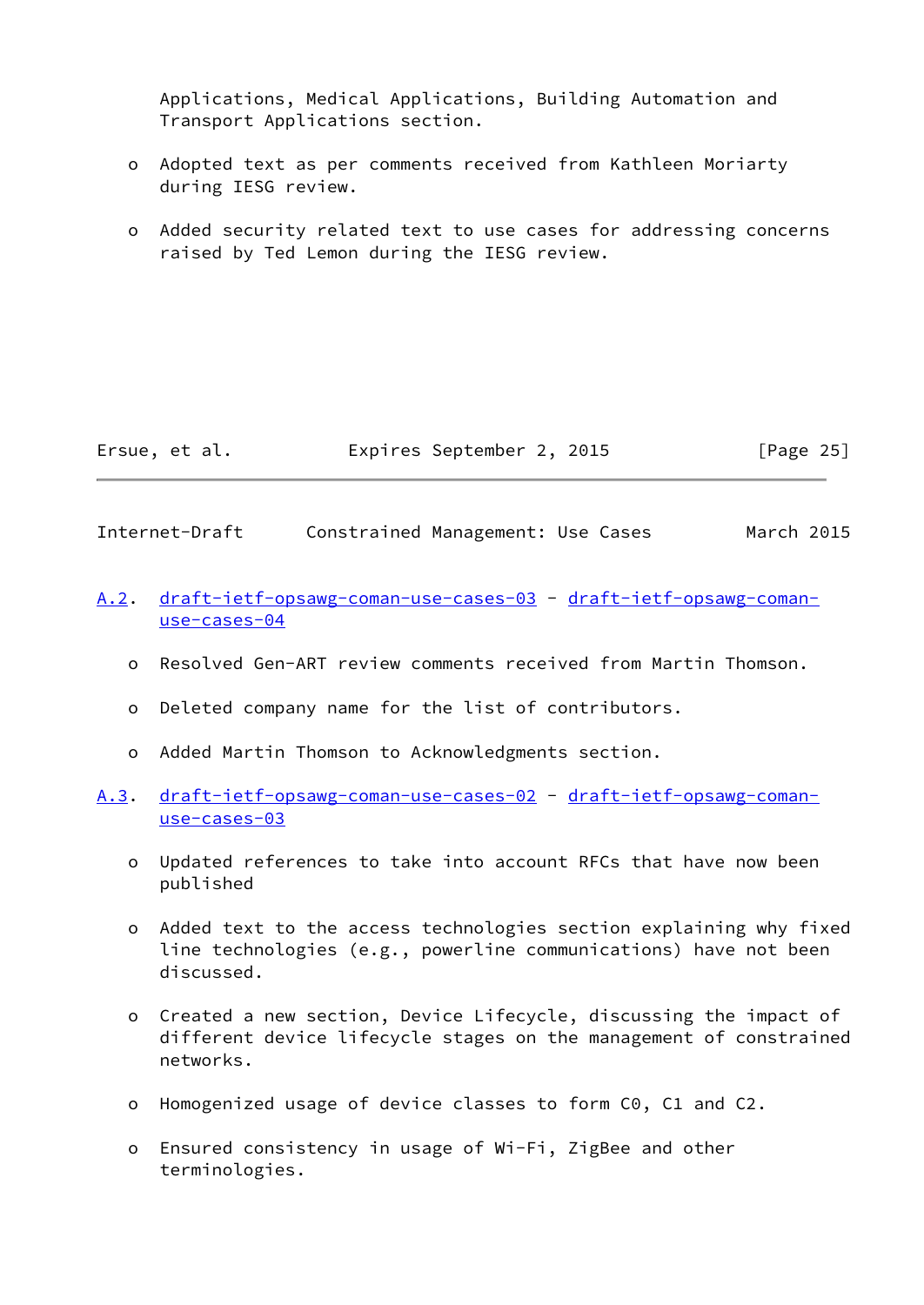- o Added text clarifying the management aspects of the Building Automation and Industrial Automation use cases.
- o Clarified the meaning of unreliability in context of constrained devices and networks.
- o Added information regarding the configuration and operation of factory automation use case, based on the type of information provided in the building automation use case.
- o Fixed editorial issues discovered by reviewers.
- <span id="page-29-0"></span>[A.4](#page-29-0). [draft-ietf-opsawg-coman-use-cases-01](https://datatracker.ietf.org/doc/pdf/draft-ietf-opsawg-coman-use-cases-01) - [draft-ietf-opsawg-coman](https://datatracker.ietf.org/doc/pdf/draft-ietf-opsawg-coman-use-cases-02) [use-cases-02](https://datatracker.ietf.org/doc/pdf/draft-ietf-opsawg-coman-use-cases-02)
	- o Renamed Mobile Access Technologies section to Cellular Access Technologies
	- o Changed references to mobile access technologies to now read cellular access technologies.

| Ersue, et al. | Expires September 2, 2015 | [Page 26] |
|---------------|---------------------------|-----------|
|---------------|---------------------------|-----------|

Internet-Draft Constrained Management: Use Cases March 2015

- o Added text to the introduction to point out that the list of use cases is not exhaustive since others unknown to the authors might exist.
- o Updated references to take into account RFCs that have been now published.
- o Updated Environmental Monitoring section to make it clear that in some scenarios it may not be prudent to repair devices.
- o Added clarification in Infrastructure Monitoring section that reliable communication is achieved via application layer transactions
- o Removed reference to Energy Devices from Energy Management section, instead labeling them as devices within the context of energy management.
- o Reduced descriptive content in Energy Management section.
- o Rewrote text in Energy Management section to highlight management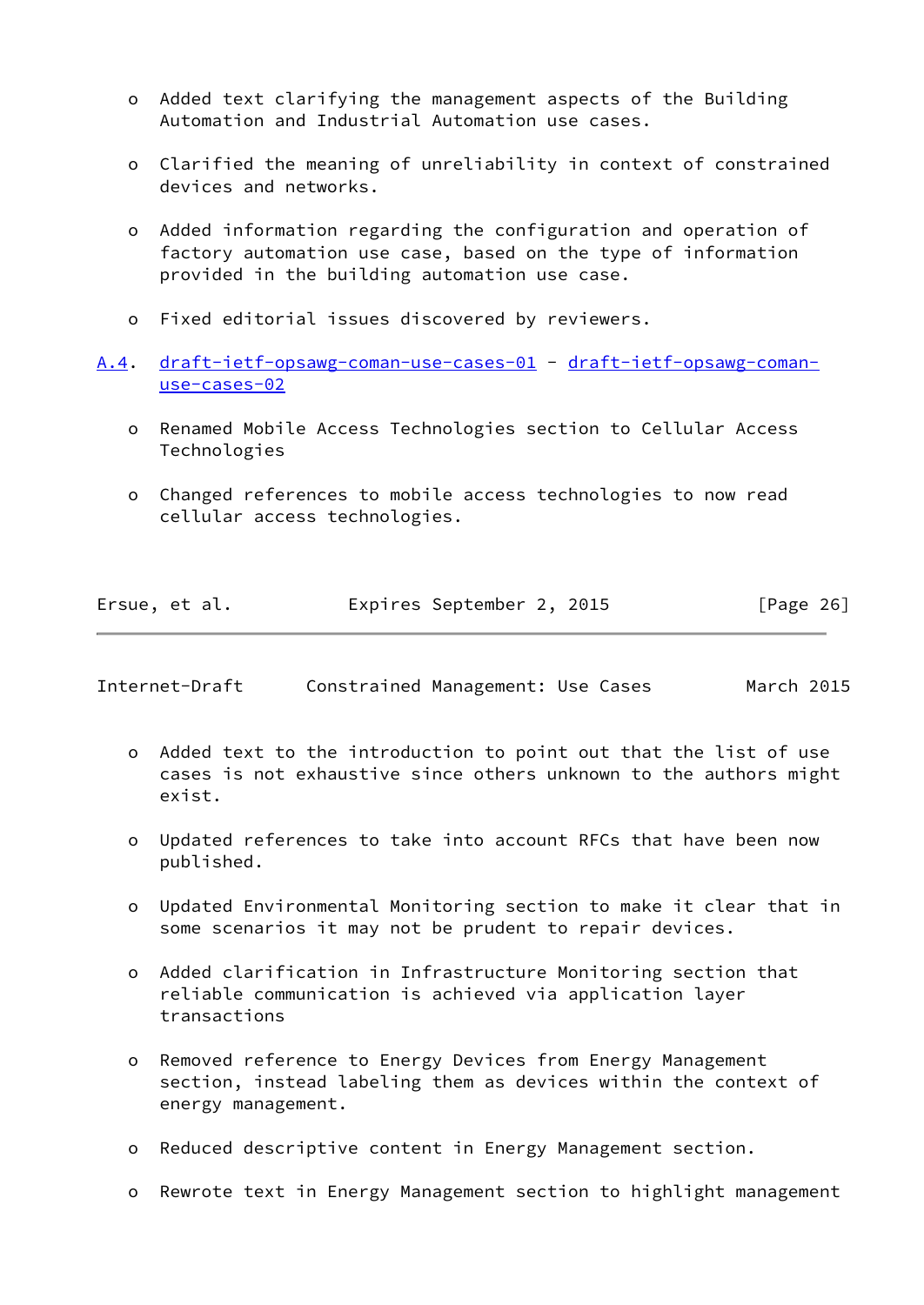characteristics of Smart Meter and AMI networks.

- o Added text regarding timely delivery of information, and related management system characteristic, to the Medical Applications section
- o Changed subnets to network segment in Building Automation section.
- o Changed structure to infrastructure in Building Automation section, and added text to highlight associated deployment difficulties.
- o Removed Trickle timer as example of common values to be set in Building Automation section.
- o Added text regarding the possible availability of outsourced and cloud based management systems for Home Automation.
- o Added text to Transport Applications section to highlight the requirement of IT infrastructure for such applications to function on top of.
- o Merged the Transport Applications and Vehicular Networks section together. Following changes to the Vehicular Networks section were merged back into Transport Applications

| Ersue, et al. | Expires September 2, 2015 | [Page 27] |
|---------------|---------------------------|-----------|
|---------------|---------------------------|-----------|

- <span id="page-30-0"></span>Internet-Draft Constrained Management: Use Cases March 2015
	- \* Replaced wireless last hops with wireless access to vehicles in Vehicular Networks.
	- \* Expanded proprietary systems to "systems relying on a specific Management Topology Option, as described in [[COM-REQ](#page-27-2)]." within Vehicular Networks section.
	- \* Added text regarding mobility patterns to Vehicular Networks.
	- o Changed the Military Operations use case to Field Operations and edited the text to be suitable to such scenarios.
- <span id="page-30-1"></span>[A.5](#page-30-1). [draft-ietf-opsawg-coman-use-cases-00](https://datatracker.ietf.org/doc/pdf/draft-ietf-opsawg-coman-use-cases-00) - [draft-ietf-opsawg-coman](https://datatracker.ietf.org/doc/pdf/draft-ietf-opsawg-coman-use-cases-01)[use-cases-01](https://datatracker.ietf.org/doc/pdf/draft-ietf-opsawg-coman-use-cases-01)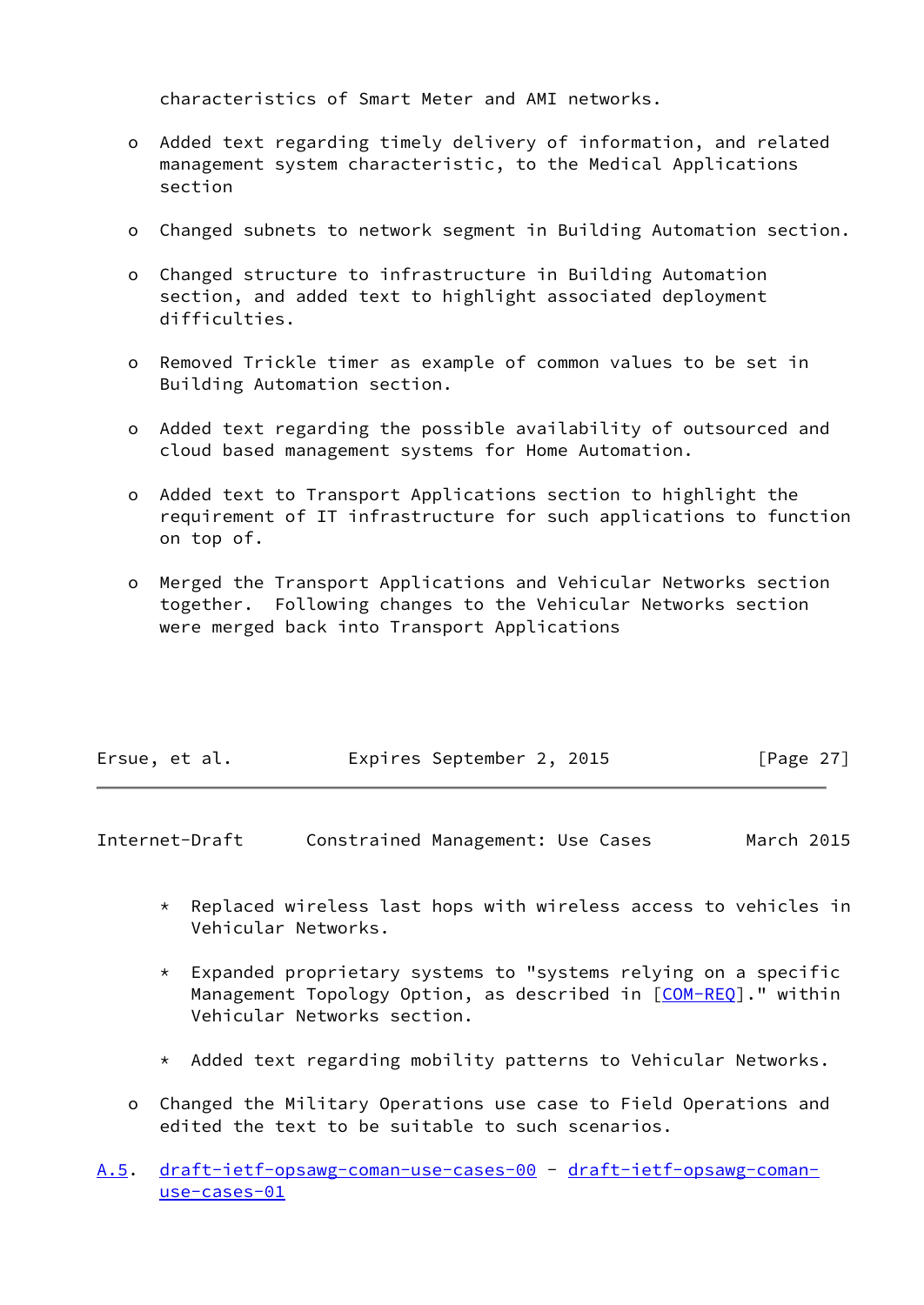- o Reordered some use cases to improve the flow.
- o Added "Vehicular Networks".
- o Shortened the Military Operations use case.
- o Started adding substance to the security considerations section.
- <span id="page-31-2"></span>[A.6](#page-31-2). [draft-ersue-constrained-mgmt-03](https://datatracker.ietf.org/doc/pdf/draft-ersue-constrained-mgmt-03) - [draft-ersue-opsawg-coman-use](https://datatracker.ietf.org/doc/pdf/draft-ersue-opsawg-coman-use-cases-00) [cases-00](https://datatracker.ietf.org/doc/pdf/draft-ersue-opsawg-coman-use-cases-00)
	- o Reduced the terminology section for terminology addressed in the LWIG and Coman Requirements drafts. Referenced the other drafts.
	- o Checked and aligned all terminology against the LWIG terminology draft.
	- o Spent some effort to resolve the intersection between the Industrial Application, Home Automation and Building Automation use cases.
	- o Moved section [section 3](#page-5-0). Use Cases from the companion document [[COM-REQ\]](#page-27-2) to this draft.
	- o Reformulation of some text parts for more clarity.

<span id="page-31-0"></span>[A.7](#page-31-0). [draft-ersue-constrained-mgmt-02-03](https://datatracker.ietf.org/doc/pdf/draft-ersue-constrained-mgmt-02-03)

 o Extended the terminology section and removed some of the terminology addressed in the new LWIG terminology draft. Referenced the LWIG terminology draft.

| Ersue, et al. | Expires September 2, 2015 |  | [Page 28] |  |
|---------------|---------------------------|--|-----------|--|
|               |                           |  |           |  |

<span id="page-31-1"></span>Internet-Draft Constrained Management: Use Cases March 2015

- o Moved Section 1.3. on Constrained Device Classes to the new LWIG terminology draft.
- o Class of networks considering the different type of radio and communication technologies in use and dimensions extended.
- o Extended the Problem Statement in **Section 2.** following the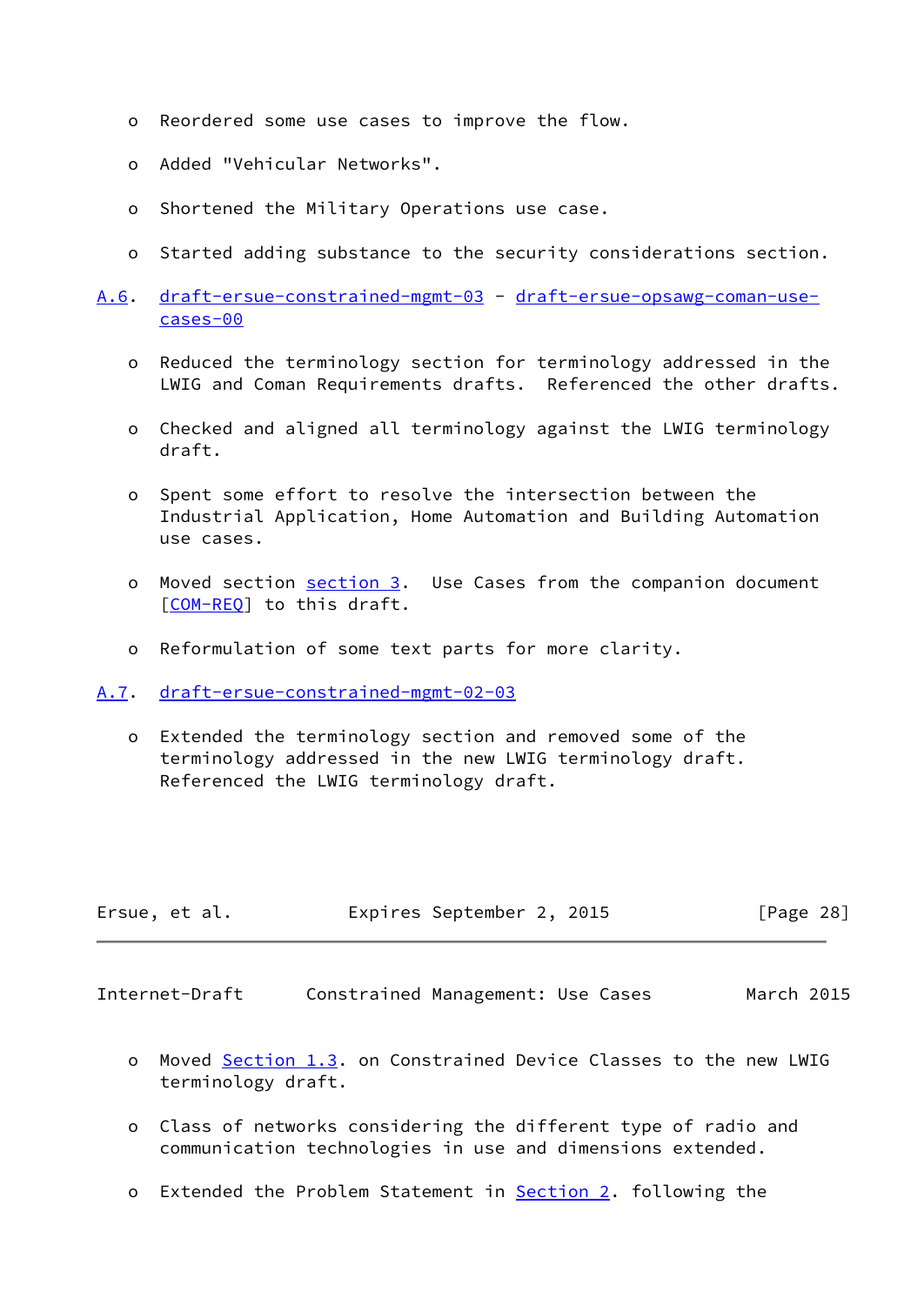requirements listed in [Section 4.](#page-8-0)

- o Following requirements, which belong together and can be realized with similar or same kind of solutions, have been merged.
	- \* Distributed Management and Peer Configuration,
	- \* Device status monitoring and Neighbor-monitoring,
	- \* Passive Monitoring and Reactive Monitoring,
	- \* Event-driven self-management Self-healing and Periodic self management,
	- \* Authentication of management systems and Authentication of managed devices,
	- \* Access control on devices and Access control on management systems,
	- \* Management of Energy Resources and Data models for energy management,
	- \* Software distribution (group-based firmware update) and Group based provisioning.
- o Deleted the empty section on the gaps in network management standards, as it will be written in a separate draft.
- o Added links to mentioned external pages.
- o Added text on OMA M2M Device Classification in appendix.

<span id="page-32-0"></span>[A.8](#page-32-0). [draft-ersue-constrained-mgmt-01-02](https://datatracker.ietf.org/doc/pdf/draft-ersue-constrained-mgmt-01-02)

- o Extended the terminology section.
- o Added additional text for the use cases concerning deployment type, network topology in use, network size, network capabilities, radio technology, etc.

| Ersue, et al. | Expires September 2, 2015 |  | [Page 29] |
|---------------|---------------------------|--|-----------|
|---------------|---------------------------|--|-----------|

<span id="page-32-1"></span>Internet-Draft Constrained Management: Use Cases March 2015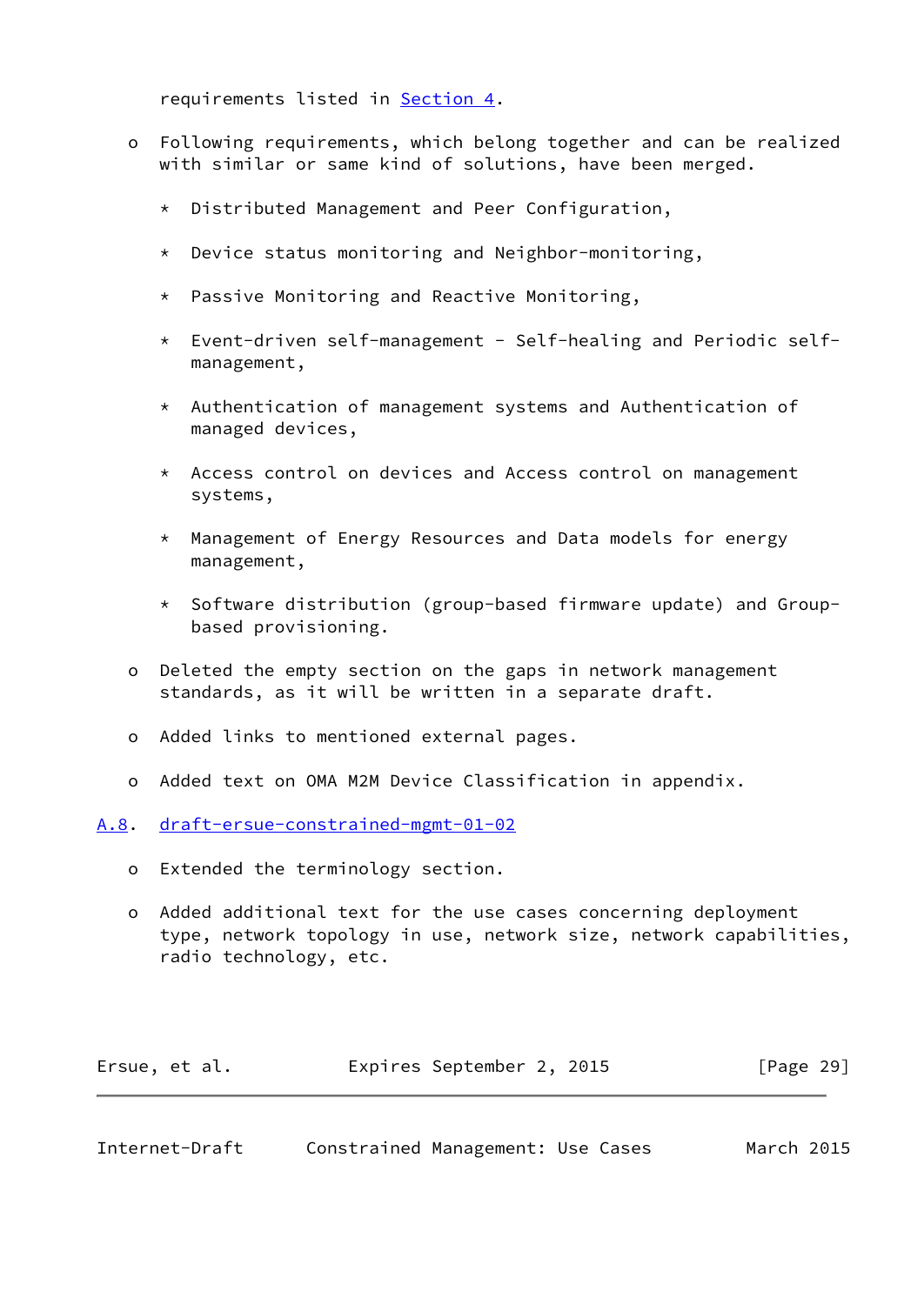- o Added examples for device classes in a use case.
- o Added additional text provided by Cao Zhen (China Mobile) for Mobile Applications and by Peter van der Stok for Building Automation.
- o Added the new use cases 'Advanced Metering Infrastructure' and 'MANET Concept of Operations in Military'.
- o Added the section 'Managing the Constrainedness of a Device or Network' discussing the needs of very constrained devices.
- o Added a note that the requirements in [\[COM-REQ](#page-27-2)] need to be seen as standalone requirements and the current document does not recommend any profile of requirements.
- o Added a section in [[COM-REQ](#page-27-2)] for the detailed requirements on constrained management matched to management tasks like fault, monitoring, configuration management, Security and Access Control, Energy Management, etc.
- o Solved nits and added references.
- o Added [Appendix A](#page-27-0) on the related development in other bodies.
- o Added Appendix B on the work in related research projects.

<span id="page-33-0"></span>[A.9](#page-33-0). [draft-ersue-constrained-mgmt-00-01](https://datatracker.ietf.org/doc/pdf/draft-ersue-constrained-mgmt-00-01)

- o Splitted the section on 'Networks of Constrained Devices' into the sections 'Network Topology Options' and 'Management Topology Options'.
- o Added the use case 'Community Network Applications' and 'Mobile Applications'.
- o Provided a Contributors section.
- o Extended the section on 'Medical Applications'.
- o Solved nits and added references.

Authors' Addresses

 Mehmet Ersue (editor) Nokia Networks

Email: mehmet.ersue@nsn.com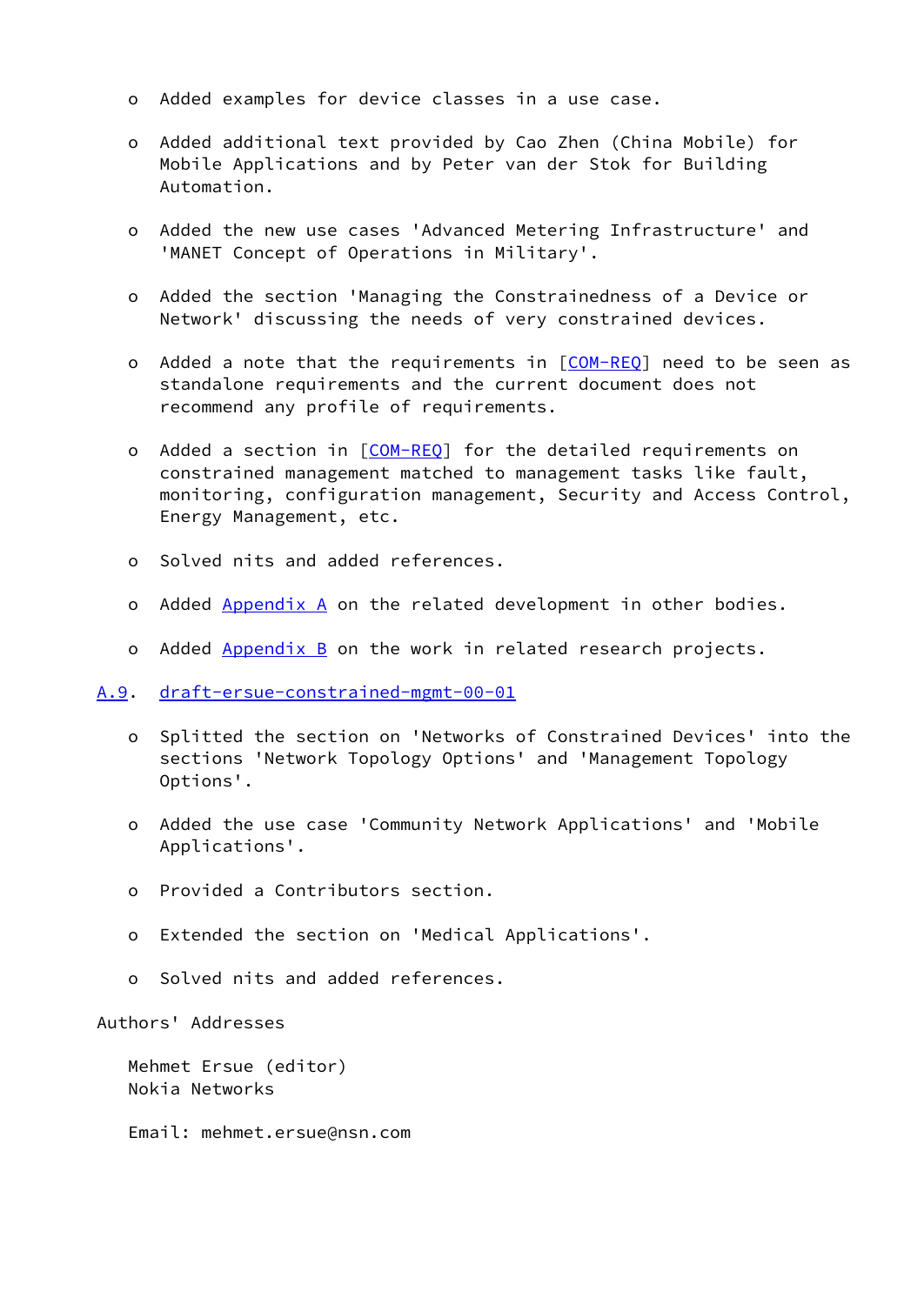| Internet-Draft | Constrained Management: Use Cases |  | March 2015 |  |
|----------------|-----------------------------------|--|------------|--|
|                |                                   |  |            |  |
| Dan Romascanu  |                                   |  |            |  |

Avaya

Email: dromasca@avaya.com

 Juergen Schoenwaelder Jacobs University Bremen

Email: j.schoenwaelder@jacobs-university.de

 Anuj Sehgal Jacobs University Bremen

Email: s.anuj@jacobs-university.de